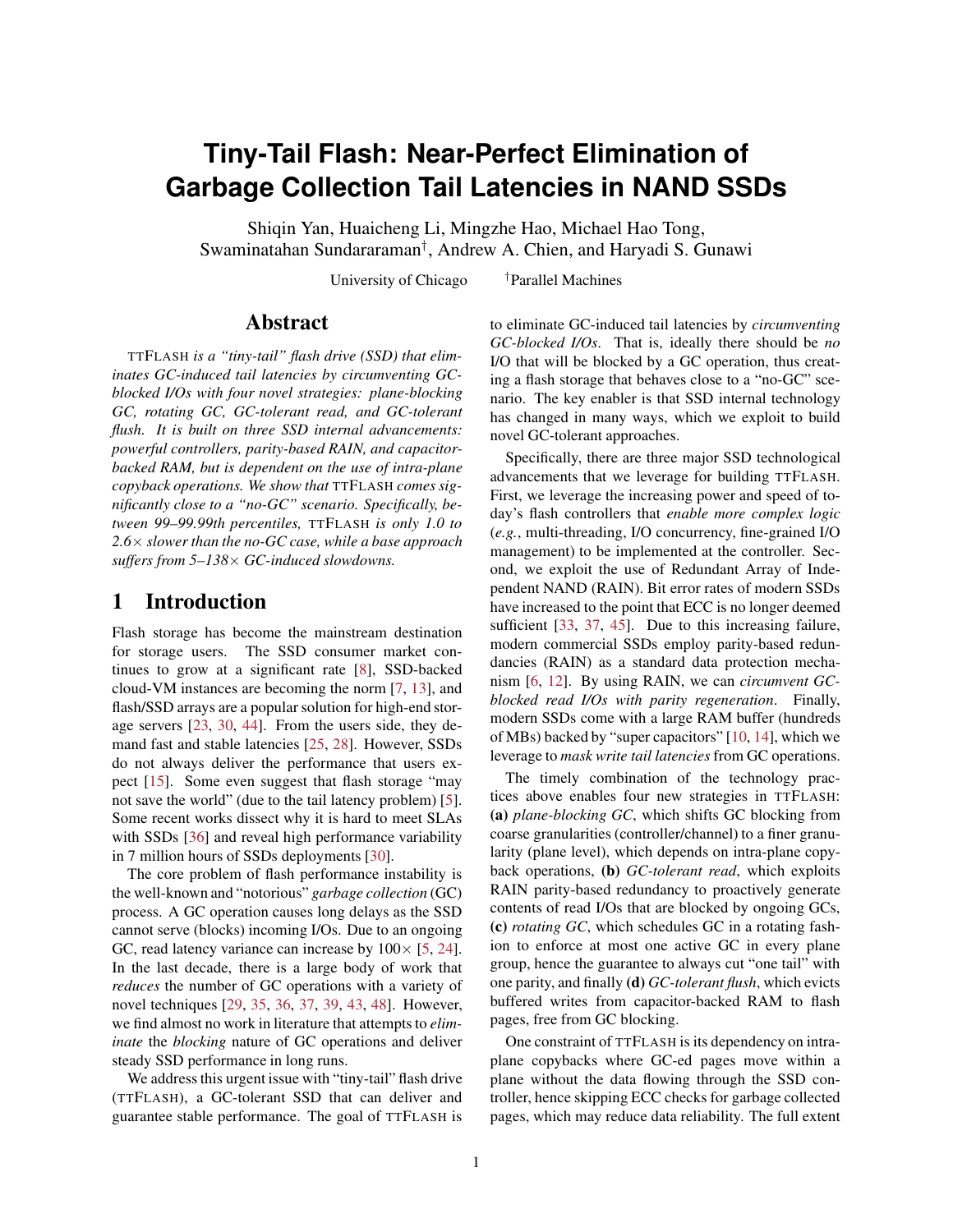of this effect is not evaluated and left for future work. We recommend background ECC checks to be performed in the background to overcome this limitation  $(\S7)$  $(\S7)$ .

We first implemented TTFLASH in SSDSim [\[32\]](#page-13-11) in order to simulate accurate latency analysis at the device level. Next, to run real file systems and applications, we also port TTFLASH to a newer QEMU/KVM-based platform based on VSSIM [\[50\]](#page-13-12).

With a thorough evaluation  $(\S6.1)$  $(\S6.1)$ , we show that TTFLASH successfully eliminates GC blocking for a significant number of I/Os, reducing GC-blocked I/Os from  $2-7\%$  (base case) to only 0.003-0.7%. As a result, TTFLASH reduces tail latencies dramatically. Specifically, between the 99–99.99 $^{th}$  percentiles, compared to the perfect no-GC scenario, a base approach suffers from  $5.6-138.2\times$  GC-induced slowdowns. TTFLASH on the other hand is only 1.0 to  $2.6 \times$  slower than the no-GC case, which confirms our near-complete elimination of GC blocking and the resulting tail latencies.

We also show that TTFLASH is more stable than stateof-the-art approaches that reduce GC impacts such as preemptive GC [\[9,](#page-12-13) [40\]](#page-13-13) (§[6.2\)](#page-7-0). Specifically, TTFLASH continuously delivers stable latencies while preemptive GC exhibits latency spikes under intensive I/Os. Furthermore, we contrast the fundamental difference of GCimpact elimination from reduction (§[6.3,](#page-8-0) §[8\)](#page-10-0).

In summary, by leveraging modern SSD internal technologies in a unique way, we have successfully built novel features that provide a robust solution to the critical problem of GC-induced tail latencies. In the following sections, we present extended motivation  $(\S2)$  $(\S2)$ , SSD primer ( $\S$ [3\)](#page-1-1), TTFLASH design ( $\S$ [4\)](#page-2-0), implementation ( $\S$ [5\)](#page-5-0), evaluation ( $\S6$ ), and limitations ( $\S7$ ), and related and conclusion  $(\S7-9)$  $(\S7-9)$  $(\S7-9)$ .

## <span id="page-1-0"></span>2 GC-Induced Tail Latency

We present two experiments that show GC cascading impacts, which motivate our work. Each experiment runs on a late-2014 128GB Samsung SM951, which can sustain 70 "KWPS" (70K of 4KB random writes/sec).

In Figure [1a](#page-1-2), we ran a foreground thread that executes 16-KB random reads, concurrently with background threads that inject 4-KB random-write noises at 1, 2.5, and 5 KWPS (far below the max 70 KWPS) across three experiments. We measure  $L_i$ , the latency of every 16-KB foreground read. Figure [1a](#page-1-2) plots the CDF of Li , clearly showing that *more frequent GCs (from moreintense random writes) block incoming reads and create longer tail latencies.* To show the tail is induced by GC, not queueing delays, we ran the same experiments but now with random-read noises (1, 2.5, and 5 KRPS. The read-noise results are plotted as the three overlapping thin lines marked "ReadNoise," which represents a



<span id="page-1-2"></span>Figure 1: GC-Induced Tail Latencies (Section [2\)](#page-1-0).

perfect no-GC scenario. As shown, with 5 KWPS noise, read operations become  $15\times$ ,  $19\times$ , and  $96\times$  slower compared to no-GC scenarios, at  $90^{th}$ ,  $95^{th}$  and  $99^{th}$  percentiles, respectively.

In Figure [1b](#page-1-2), we keep the 5-KWPS noise and now vary the I/O size of the foreground random reads (8, 16, 32, 64, and 128 KB across five experiments). Supposedly, a  $2 \times$  larger read should only consume  $2 \times$  longer latency. However, the figure shows that *GC induces more tail latencies in larger reads*. For example, at 85<sup>th</sup> percentile, a 64-KB read is 4× slower than a 32-KB read. The core of the problem is this: *if a single page of a large read is blocked by a GC, the entire read cannot complete*; as read size increases, the probability of one of the pages being blocked by GC also increases, as we explain later  $(\S3, \S4.1)$  $(\S3, \S4.1)$  $(\S3, \S4.1)$  $(\S3, \S4.1)$ . The pattern is more obvious when compared to the same experiments but with 5-KRPS noises (the five thin gray lines marked "ReadNoise").

For a fairer experiment, because flash read latency is typically  $20 \times$  faster than write latency, we also ran read noises that are  $20 \times$  more intense and another where read noises is  $20 \times$  larger in size. The results are similar.

# <span id="page-1-1"></span>3 SSD Primer: GC Blocking

Before presenting TTFLASH, we first need to describe SSD internals that are essential for understanding GC blocking. This section describes how GC operates from the view of the physical hardware.

SSD Layout: Figure [2](#page-2-1) shows a basic SSD internal layout. Data and command transfers are sent via *parallel channels*  $(C_1..C_N)$ . A channel connects multiple flash *planes*; 1–4 planes can be packaged as a single chip (dashed box). A plane contains *blocks* of flash *pages*. In every plane, there is a 4-KB *register* support; all flash reads/writes must transfer through the plane register. The controller is connected to a *capacitor-backed RAM* used for multiple purposes (*e.g.*, write buffering). For clarity, we use concrete parameter values shown in Table [1.](#page-3-1)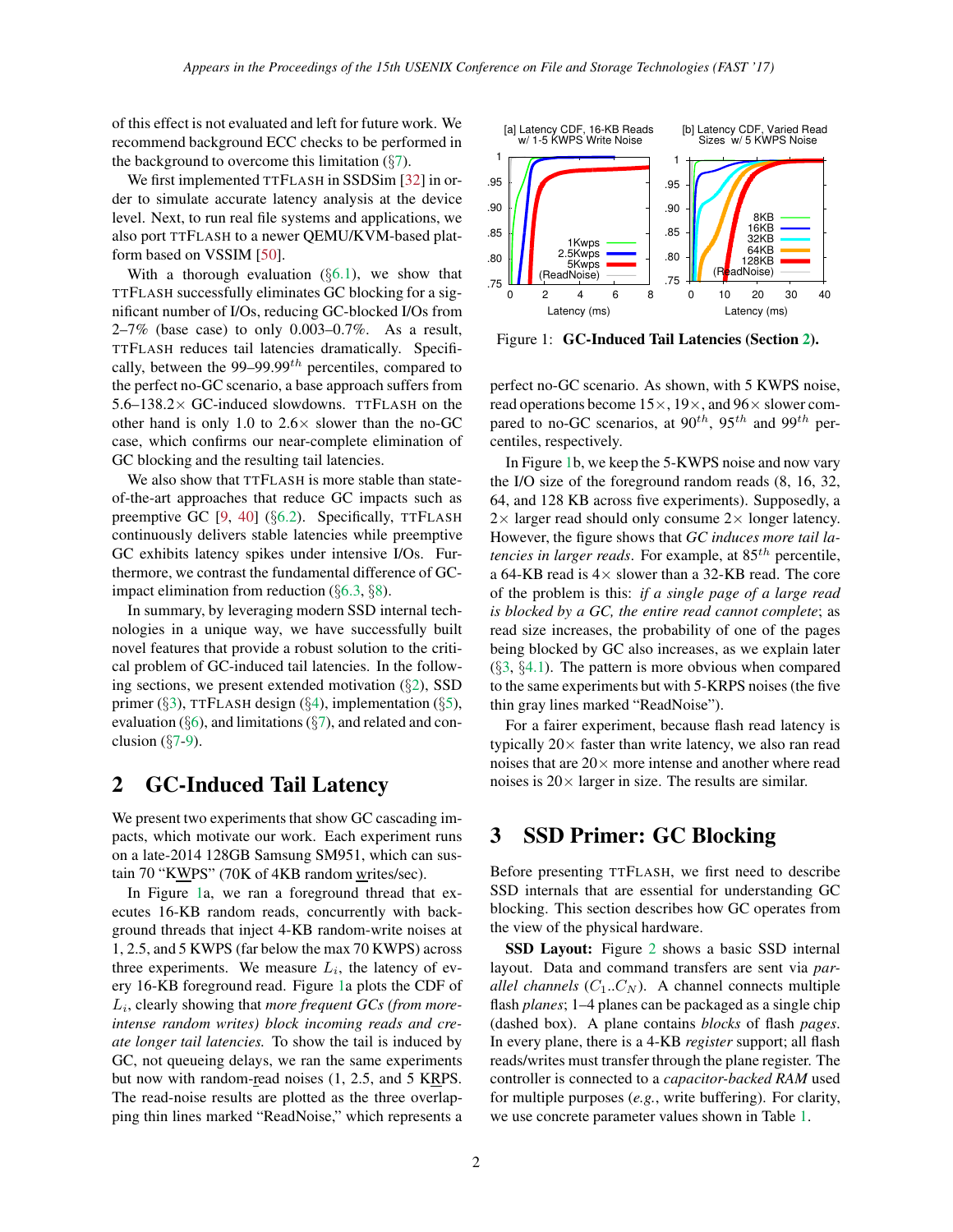

<span id="page-2-1"></span>Figure 2: SSD Internals (Section [3\)](#page-1-1).

GC operation (4 main steps): When used-page count increases above a certain threshold (*e.g.*, 70%), a GC will start. A possible GC operation reads *valid* pages from an old block, writes them to a free block, and erases the old block, within the same plane. Figure [2](#page-2-1) shows two *copybacks* in a GC-ing plane (two valid pages being copied to a free block). Most importantly, with 4-KB register support in every plane, page copybacks happen *within* the GC-ing plane *without* using the channel [\[11,](#page-12-14) [18\]](#page-12-15).

The controller then performs the following *for-loop* of four steps for *every page copyback*: (1) send a flash-toregister read command through the channel (only  $0.2\mu s$ ) to the GC-ing plane, (2) *wait* until the plane executes the 1-page read command  $(40\mu s$  without using the channel), (3) send a register-to-flash write command, and (4) *wait* until the plane executes the 1-page write command  $(800\mu s$  without using the channel). Steps 1–4 are repeated until all valid pages are copied and then the old block is erased. The key point here is that copyback operations (steps 2 and 4; roughly 840µs) are done *internally* within the GC-ing plane *without* crossing the channel.

GC Blocking: GC blocking occurs when some resources (*e.g.*, controller, channel, planes) are used by a GC activity, which will delay subsequent requests, similar to head-of-line blocking. Blocking designs are used as they are simple and cheap (small gate counts). But because GC latencies are long, blocking designs can produce significant tail latencies.

One simple approach to implement GC is with a blocking controller. That is, even when only *one plane* is performing GC, the *controller is busy* communicating with the GC-ing plane and unable to serve outstanding I/Os that are designated to *any* other planes. We refer to this as *controller-blocking GC*, as illustrated in Figure [3a](#page-2-2). Here, a single GC (the striped plane) blocks the controller, thus technically all channels and planes are blocked (the bold lines and dark planes). *All* outstanding I/Os cannot be served (represented by the non-colored I/Os). OpenSSD [\[4\]](#page-12-16), VSSIM [\[50\]](#page-13-12), and low-cost systems such as eMMC devices adopt this implementation.

Another approach is to support multi-threaded/multi-CPU with channel queueing. Here, while a thread/CPU is communicating to a GC-ing plane (in a for-loop) and



<span id="page-2-2"></span>Figure 3: Various levels of GC blocking. *Colored I/Os in bright planes are servable while non-colored I/Os in dark planes are blocked.* (a) *In controller-blocking (*§*[3\)](#page-1-1), a GC blocks the controller/entire SSD.* (b) *In channel-blocking (*§*[3\)](#page-1-1), a GC blocks the channel connected to the GC-ing plane.* (c) *In plane-blocking (*§*[4.1\)](#page-3-0), a GC only blocks the GC-ing plane.*

blocking the plane's channel (*e.g.*, bold line in Figure [3b](#page-2-2)), other threads/CPUs can serve other I/Os designated to other channels (the colored I/Os in bright planes). We refer this as *channel-blocking GC* (*i.e.*, a GC blocks the channel of the GC-ing plane). SSDSim [\[32\]](#page-13-11) and disksim $_{+SSD}$  [\[18\]](#page-12-15) adopt this implementation. Commodity SSDs do not come with layout specifications, but from our experiments  $(\S2)$  $(\S2)$ , we suspect some form of channel-blocking (at least in client SSDs) exists.

Figure [1](#page-1-2) also implicitly shows how blocked I/Os create cascading queueing delays. Imagine the "Outstanding I/Os" represents a full device queue (*e.g.*, typically 32 I/Os). When this happens, the host OS cannot submit more I/Os, hence user I/Os are blocked in the OS queues. We show this impact in our evaluation.

# <span id="page-2-0"></span>4 TTFLASH Design

We now present the design of TTFLASH, a new SSD architecture that achieves guaranteed performance close to a no-GC scenario. We are able to remove GC blocking at all levels with the following four key strategies:

- 1. Devise a non-blocking controller and channel protocol, pushing any resource blocking from a GC to only the affected planes. We call this fine-grained architecture *plane-blocking GC* (§[4.1\)](#page-3-0).
- 2. Exploit RAIN parity-based redundancy  $(\S4.2)$  $(\S4.2)$  and combine it with GC information to proactively regenerate reads blocked by GC at the plane level, which we name *GC-tolerant read* (§[4.3\)](#page-4-0).
- 3. Schedule GC in a rotating fashion to enforce at most one GC in every plane group, such that no reads will see more than one GC; one parity can only "cut one tail." We name this *rotating GC* (§[4.4\)](#page-4-1).
- 4. Use capacitor-backed write buffer to deliver fast durable completion of writes, allowing them to be evicted to flash pages at a later time in GC-tolerant manner. We name this *GC-tolerant flush* (§[4.5\)](#page-5-1).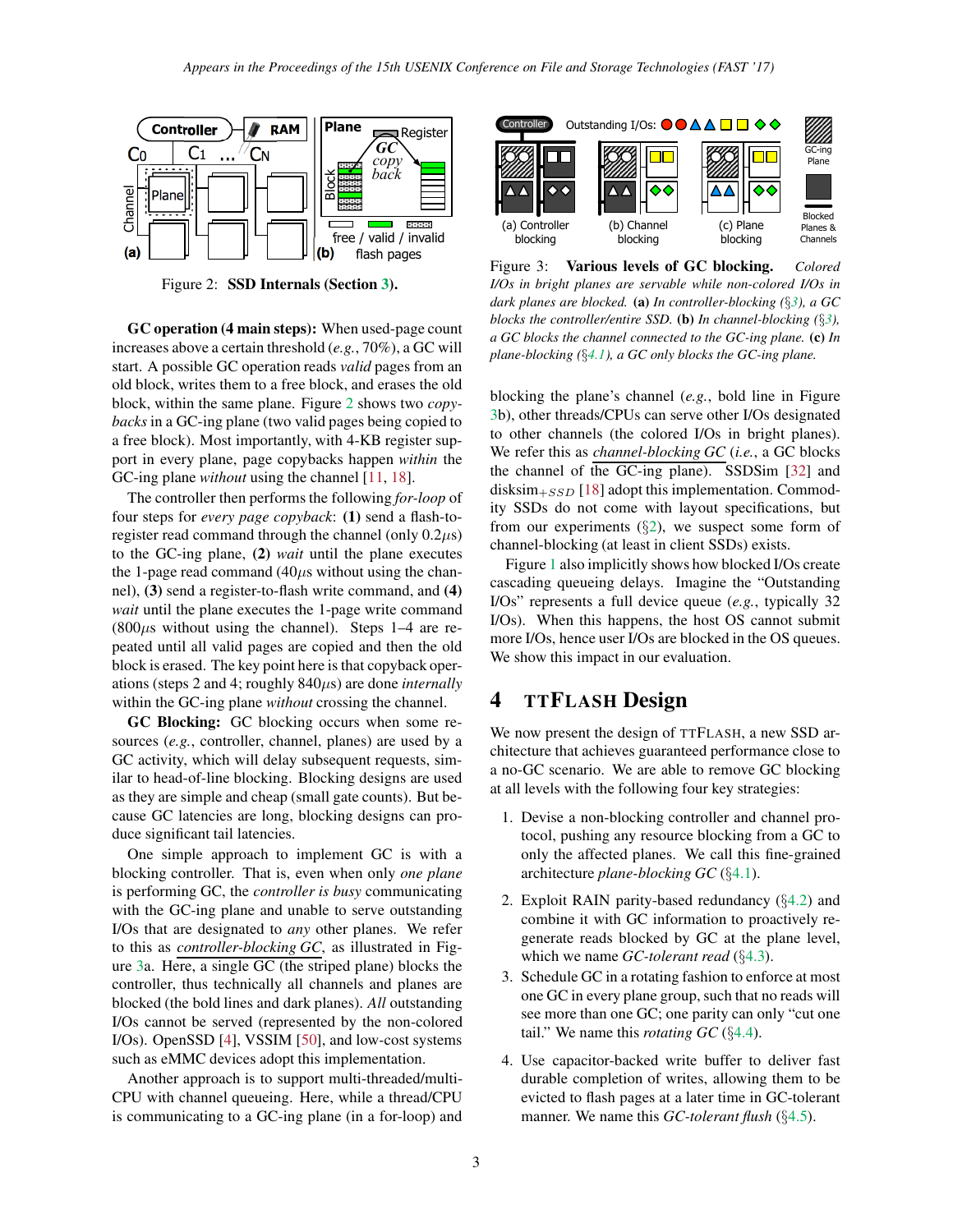| <b>Sizes</b>        |        | <b>Latencies</b>    |                |
|---------------------|--------|---------------------|----------------|
| <b>SSD</b> Capacity | 256 GB | Page Read           | $40\mu s$      |
| #Channels           | 8      | (flash-to-register) |                |
| #Planes/channel     | 8      | Page Write          | $800\mu s$     |
| Plane size          | 4 GB   | (register-to-flash) |                |
| #Planes/chip        | $***1$ | Page data transfer  | $100\mu s$     |
| #Blocks/plane       | 4096   | (via channel)       |                |
| #Pages/block        | 256    | <b>Block</b> erase  | $2 \text{ ms}$ |
| Page size           | · KB   |                     |                |

<span id="page-3-1"></span>Table 1: SSD Parameters. *This paper uses the above parameters. (\*\*) 1 planes/chip is for simplicity of presentation and illustration. The latencies are based on average values; actual latencies can vary due to read retry, different voltages, etc. Flash reads/writes must use the plane register.*

For clarity of description, the following sections will use concrete parameter values shown in Table [1.](#page-3-1)

#### <span id="page-3-0"></span>4.1 Plane-Blocking GC (PB)

Controller- and channel-blocking GC are often adopted due to their simplicity of hardware implementation; a GC is essentially a for-loop of copyback commands. This simplicity, however, leads to severe tail latencies as independent planes are unnecessarily blocked. Channelblocking is no better than controller-blocking GC for large I/Os; as every large I/O is typically striped across multiple channels, one GC-busy channel still blocks the entire I/O, negating the benefit of SSD parallelism. Furthermore, as SSD capacity increases, there will be more planes blocked in the same channel. Worse, GC period can be significantly long. A GC that copybacks 64 valid pages (25% valid) will lead to 54 ms  $(64 \times 840 \mu s)$ of blocked channel, which potentially leaves *hundreds* of other I/Os unservable. An outstanding read operation that supposedly only takes less than 100  $\mu$ s is now delayed longer by order(s) of magnitude [\[5,](#page-12-7) [24\]](#page-12-8).

To reduce this unnecessary blocking, we introduce *plane-blocking GC*, as illustrated in Figure [3c](#page-2-2). Here, *the only outstanding I/Os blocked by a GC are the ones that correspond to the GC-ing plane* ( $\circ$  labels). All I/Os to non-GCing planes (non- $\odot$  labels) are servable, including the ones in the same channel of the GC-ing plane. As a side note, plane-blocking GC can be interchangeably defined as chip-blocking GC; in this paper, we use 1 plane/chip for simplicity of presentation.

To implement this concept, the controller must perform a fine-grained I/O management. For illustration, let us consider the four GC steps (§[3\)](#page-1-1). In TTFLASH, after a controller CPU/thread sends the flash-to-register read/write command (Steps 1 and 3), it will *not* be idle waiting (for  $40\mu s$  and  $800\mu s$ , respectively) until the next step is executable. (Note that in a common implementation, the controller is idling due to the simple for-loop and the need to access the channel to check the plane's copyback status). With plane-blocking GC, after Steps 1 and 3 (send read/write commands), the controller creates a future event that marks the completion time. The controller can reliably predict how long the intra-plane read/write commands will finish ( $e.g., 40$  and 800  $\mu$ s on average, respectively). To summarize, with planeblocking GC, TTFLASH *overlaps* intra-plane copyback and channel usage for other outstanding I/Os. As shown in Figure [3c](#page-2-2), for the duration of an intra-plane copyback (the striped/GC-ing plane), the controller can continue serving I/Os to other non-GCing planes in the corresponding channel ( $\triangle$  I/Os).

Plane-blocking GC potentially frees up hundreds of previously blocked I/Os. However, there is an unsolved GC blocking issue and a new ramification. The unsolved GC blocking issue is that the I/Os to the GC-ing plane ( $\circ$  labels in Figure [3c](#page-2-2)) are *still blocked* until the GC completes; in other words, with only plane-blocking, we cannot entirely remove GC blocking. The new ramification of plane-blocking is a potentially *prolonged* GC operation; when the GC-ing plane is ready to take another command (end of Steps 2 and 4), the controller/channel might still be in the middle of serving other I/Os, due to overlaps. For example, the controller cannot start GC write (Step 3) exactly 40  $\mu$ s after GC read completes (Step 1), and similarly, the next GC read (Step 1) cannot start exactly 800  $\mu$ s after the previous GC write. If GC is prolonged, I/Os to the GC-ing plane will be blocked longer. Fortunately, the two issues above can be masked with RAIN and GC-tolerant read.

#### <span id="page-3-2"></span>4.2 RAIN

To prevent blocking of I/Os to GC-ing planes, we leverage RAIN, a recently-popular standard for data integrity [\[6,](#page-12-9) [12\]](#page-12-10). RAIN introduces the notion of parity pages inside the SSD. Just like the evolution of disk-based RAIDs, many RAIN layouts have been introduced [\[33,](#page-13-9) [37,](#page-13-5) [41,](#page-13-14) [42\]](#page-13-15), but they mainly focus on data protection, write optimization, and wear leveling. On the contrary, we design a RAIN layout that also targets tail tolerance. This section briefly describes our basic RAIN layout, enough for understanding how it enables GC-tolerant read (§[4.3\)](#page-4-0); our more advanced layout will be discussed later along with wear-leveling issues  $(\S7)$  $(\S7)$ .

Figure [4](#page-4-2) shows our RAIN layout. For simplicity of illustration, we use 4 channels  $(C_0-C_3)$  and the RAIN *stripe width* matches the channel count  $(N=4)$ . The planes at the same position in each channel form a *plane group* (*e.g.*,  $G_1$ ). A stripe of pages is based on logical page numbers (LPNs). For every stripe (N−1 consecutive LPNs), we allocate a parity page. For example, for LPNs 0-2, we allocate a parity page  $P_{012}$ .

Regarding the FTL design (LPN-to-PPN mapping), there are two options: dynamic or static. Dynamic map-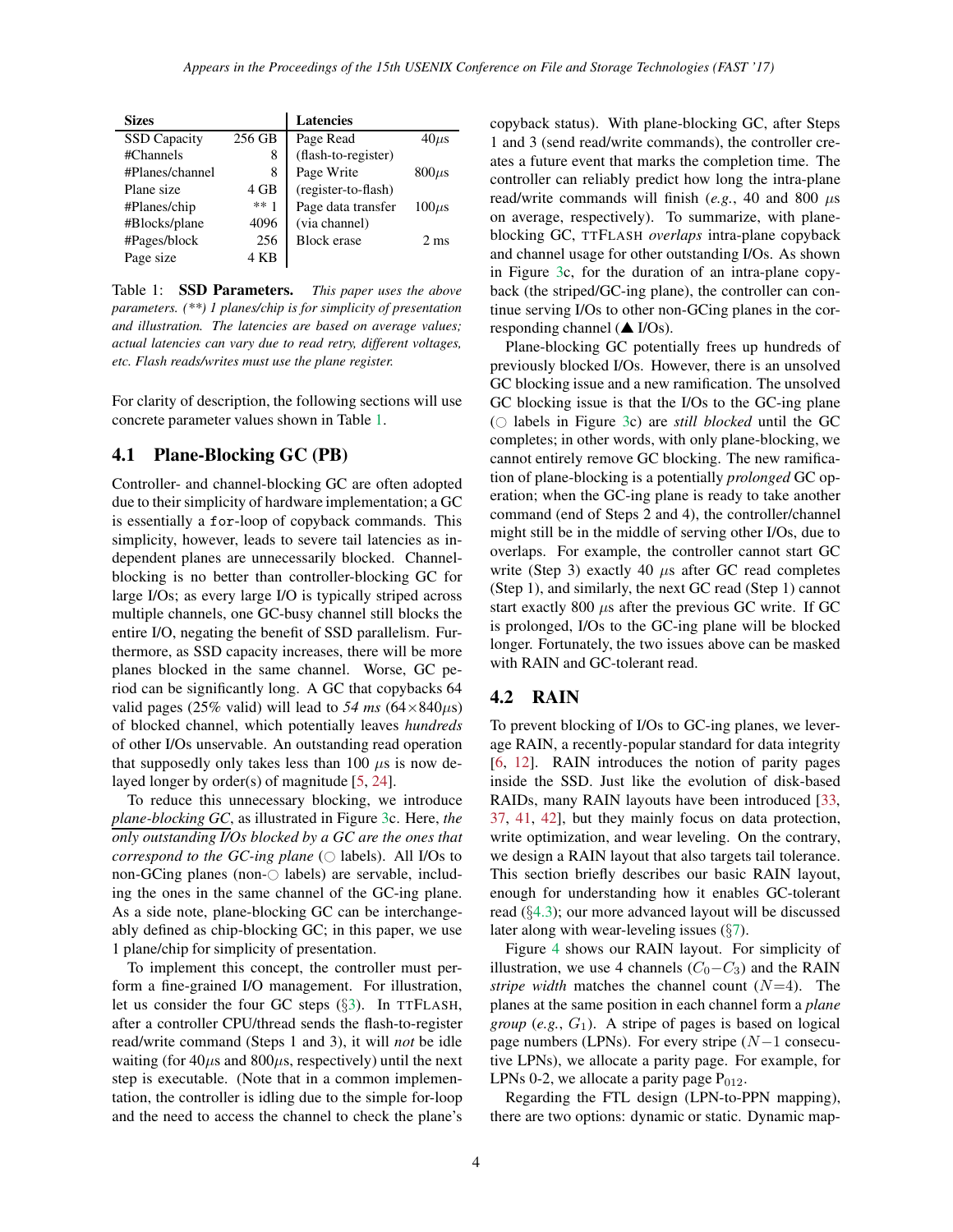

<span id="page-4-2"></span>Figure 4: TTFLASH Architecture. *The figure illustrates our RAIN layout (*§*[4.2\)](#page-3-2), GC-tolerant read (*§*[4.3\)](#page-4-0), rotating GC (*§*[4.4\)](#page-4-1), and GC-tolerant flush (*§*[4.5\)](#page-5-1). We use four channels (C*0−*C*3*) for simplicity of illustration. Planes at the same "vertical" position form a plane group (G*0*, G*1*, etc.). A RAIN stripe is based on N*−*1 LPNs and a parity page (e.g., 012P*<sub>012</sub>*).* 

ping, where an LPN can be mapped to *any* PPN, is often used to speed-up writes (flexible destination). However, in modern SSDs, write latency issues are absorbed by capacitor-backed RAM (§[4.5\)](#page-5-1); thus, writes are spread across multiple channels. Second, dynamic mapping works well when individual pages are independent; however, RAIN pages are *stripe dependent*. With dynamic mapping, pages in a stripe can be placed behind one channel, which will underutilize channel parallelism.

Given the reasons above, we create a page-level hybrid static-dynamic mapping. The static allocation policies are: (a) an LPN is statically mapped to a plane (*e.g.*, LPN 0 to plane  $G_0C_0$  in Figure [4\)](#page-4-2), (b)  $N-1$  consecutive LPNs and their parity form a stripe  $(e.g., 012P<sub>012</sub>)$ , and (c) the stripe pages are mapped to planes across the channels within one plane group  $(e.g., 012P<sub>012</sub>$  in  $G<sub>0</sub>$ ). Later, we will show how all of these are crucial for supporting GC-tolerant read  $(\S4.3)$  $(\S4.3)$  and rotating GC  $(\S4.4)$  $(\S4.4)$ .

The dynamic allocation policy is: inside each plane/chip, an LPN can be dynamically mapped to *any* PPN (hundreds of thousands of choices). An overwrite to the same LPN will be redirected to a free page in the same plane (*e.g.*, overwrites to LPN 0 can be directed to any PPN inside  $G_0C_0$  plane).

To prevent parity-channel bottleneck (akin to RAID-4 parity-disk bottleneck), we adopt RAID-5 with a slightly customized layout. First, we treat the set of channels as a RAID-5 group. For example, in Figure [4,](#page-4-2)  $P_{012}$  and  $P_{345}$ are in different channels, in a diagonal fashion. Second, as SSD planes form a 2-dimensional layout  $(G_iC_j)$  with wearout issues (unlike disk's "flat" LPNs), we need to ensure hot parity pages are spread out evenly. To handle this, we will present dynamic migrations later  $(\S7)$  $(\S7)$ .

## <span id="page-4-0"></span>4.3 GC-Tolerant Read (GTR)

With RAIN, we can easily support *GC-tolerant read (GTR)*. For a full-stripe read (which uses N−1 channels), GTR is straightforward: *if a page cannot be fetched due to an ongoing GC, the page content is quickly regenerated by reading the parity from another plane*. In Figure [4,](#page-4-2) given a full-stripe read of LPNs 0–2, and if LPN 1 is unavailable temporarily, the content is rapidly regenerated by reading the parity  $(P_{012})$ . Thus, the full-stripe read is *not* affected by the ongoing GC. The resulting latency is *order(s) of magnitude faster* than waiting for GC completion; parity computation overhead only takes less than  $3\mu s$  for  $N \leq 8$  and the additional parity read only takes a minimum of  $40+100\mu s$  (read+transfer latencies; Table [1\)](#page-3-1) and does not introduce much contention.

For a partial-stripe read (R pages where  $R < N-1$ ), GC-tolerant read will generate in total N−R *extra* reads; the worst case is when  $R=1$ . These  $N-R$  extra parallel reads will add contention to each of the  $N-R$  channels, which might need to serve other outstanding I/Os. Thus, we only perform extra reads if  $T_{GCtoComplete} > B \times$  $(40+100)\mu s$  where B is the number of busy channels in the  $N-R$  extra reads (for non-busy channels the extra reads are free). In our experience, this simple policy cuts GC tail latencies effectively and fairly without introducing heavy contention. In the opposing end, a "greedy" approach that always performs extra reads causes high channel contention.

We emphasize that unlike tail-tolerant speculative execution, often defined as an optimization task that may *not* be actually needed, GC-tolerant read is *affirmative*, not speculative; the controller knows exactly when and where GC is happening and how long it will complete. GTR is effective but has a limitation: it does *not* work when *multiple* planes in a plane group perform GCs simultaneously, which we address with rotating GC.

#### <span id="page-4-1"></span>4.4 Rotating GC (RGC)

As RAIN distributes I/Os evenly over all planes, multiple planes can reach the GC threshold and thus perform GCs simultaneously. For example, in Figure [4,](#page-4-2) if planes of LPNs 0 and 1 ( $G_0C_0$  and  $G_0C_1$ ) both perform GC, reading LPNs 0–2 will be delayed. The core issue is: one parity can only cut "one tail". Double-parity RAIN is not used due to the larger space overhead.

To prevent this, we develop *rotating GC (RGC)*, which enforces that *at most one plane in each plane group can perform one GC at a time*. Concurrent GCs in different plane groups are still allowed (*e.g.*, one in each  $G_i$  as depicted in Figure [4\)](#page-4-2). Note that rotating GC depends on our RAIN layout that ensures every stripe to be statically mapped to a plane group.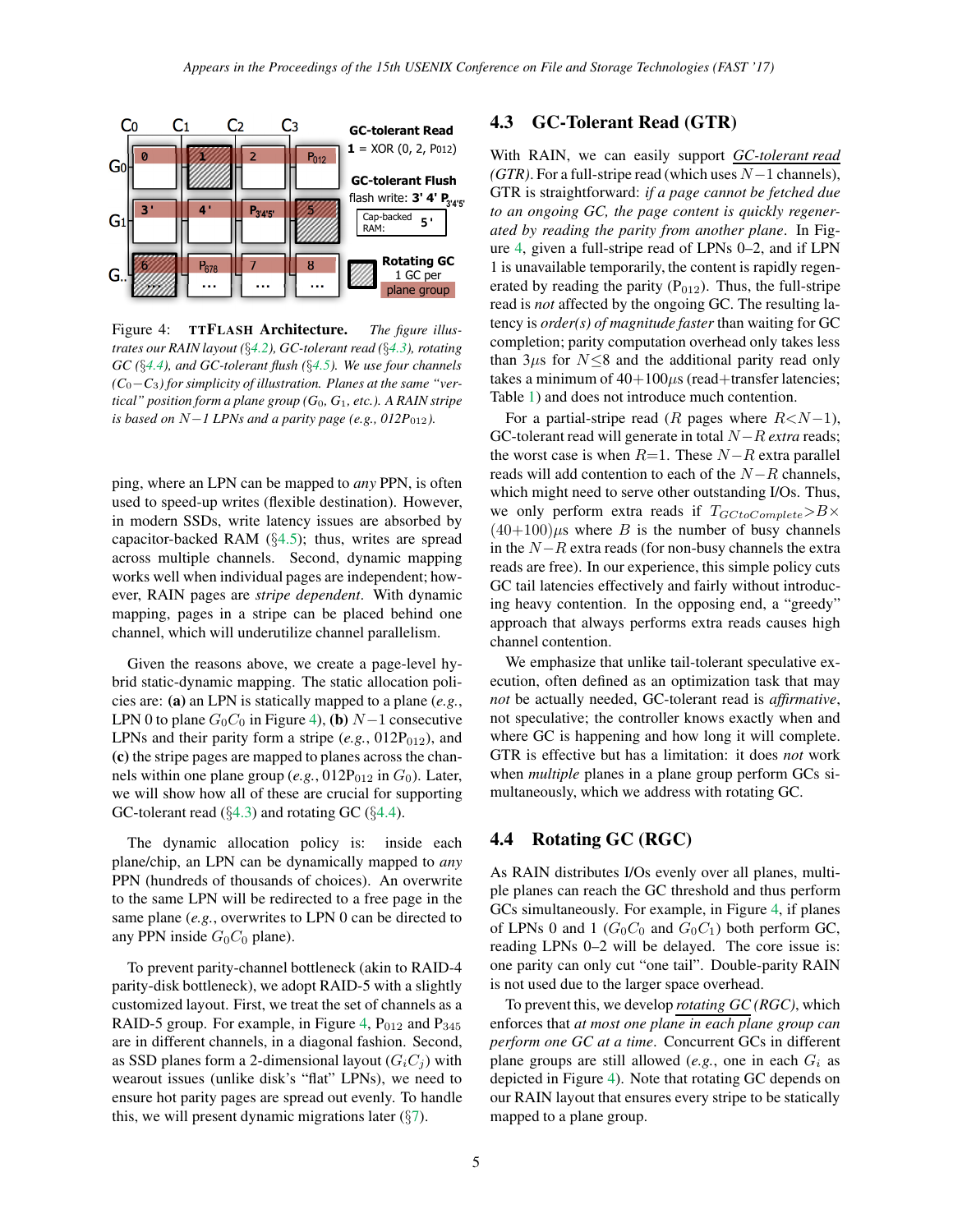We now emphasize our most important message: *there will be zero GC-blocked I/Os if rotating GC holds true all the time*. The issue here is that our rotating approach can delay a plane's GC as long as  $(N-1) \times T_{gc}$  (the GC duration). During this period, when all the free pages are exhausted, *multiple* GCs in a plane group *must* execute concurrently. This could happen depending on the combination of  $N$  and the write intensity. Later in Appendix [A,](#page-11-0) we provide a proof sketch showing that with stripewidth  $N \leq 26$ , rotating GC can always be enforced under realistic write-intensive scenarios.

Employing a large stripe width (*e.g.*, N=32) is possible but can violate rotating GC, implying that GC tail latencies cannot be eliminated all the time. Thus, in manychannel (*e.g.*, 32) modern SSDs, we can keep  $N=8$  or 16 (*e.g.*, create four 8-plane or two 16-plane groups across the planes within the same vertical position). Increasing N is unfavorable not only because of rotating GC violation, but also due to reduced reliability and the more extra I/Os generated for small reads by GTR (§[4.3\)](#page-4-0). In our evaluation, we use  $N=8$ , considering 1/8 parity overhead is bearable.

#### <span id="page-5-1"></span>4.5 GC-Tolerant Flush (GTF)

So far, we only address read tails. Writes are more complex (*e.g.*, due to write randomness, read-and-modify parity update, and the need for durability). To handle write complexities, we leverage the fact that flash industry heavily employs *capacitor-backed RAM* as a durable write buffer (or "cap-backed RAM" for short) [\[14\]](#page-12-12). To prevent data loss, the RAM size is adjusted based on the capacitor discharge period after power failure; the size can range from tens to hundreds of MB, backed by "super capacitors" [\[10\]](#page-12-11).

We adopt cap-backed RAM to absorb all writes quickly. When the buffer occupancy is above 80%, a *background flush* will run to evict some pages. When the buffer is full (*e.g.*, due to intensive large writes), a *foreground flush* will run, which will *block* incoming writes until some space is freed. The challenge to address here is that foreground flush can induce write tails when the evicted pages must be sent to GC-ing planes.

To address this, we introduce *GC-tolerant flush (GTF)*, which ensures that *page eviction is free from GC blocking, which is possible given rotating GC*. For exam-ple, in Figure [4,](#page-4-2) pages belonging to 3', 4' and  $P_{3'4'5'}$  can be evicted from RAM to flash while page 5' eviction is delayed until the destination plane finishes the GC. With proven rotating GC, GTF can evict  $N-1$  pages in every N pages per stripe without being blocked. Thus, the minimum RAM space needed for the pages yet to be flushed is small. Appendix [A](#page-11-0) suggests that modern SSD RAM size is sufficient to support GTF.

For partial-stripe writes, we perform the usual RAID read-modify-write eviction, but still without being blocked by GC. Let us imagine a worst-case scenario of updates to pages 7' and 8' in Figure [4.](#page-4-2) The new parity should be  $P_{67'8'}$ , which requires read of page 6 first. Despite page 6 being unreachable, it can be regenerated by reading the old pages  $P_{678}$ , 7, and 8, after which pages 7', 8', and  $P_{67'8'}$  can be evicted.

We note that such an expensive parity update is rare as we prioritize the eviction of full-stripe dirty pages to non-GCing planes first and then full-stripe pages to mostly non-GCing planes with GTF. Next, we evict partial-stripe dirty pages to non-GCing planes and finally partial-stripe pages to mostly non-GCing planes with GTF. Compared to other eviction algorithms that focus on reducing write amplification [\[35\]](#page-13-4), our method adds GC tail tolerance.

## <span id="page-5-0"></span>5 Implementation

This section describes our implementations of TTFLASH, which is available on our website [\[1\]](#page-12-17).

• ttFlash-Sim (SSDSim): To facilitate accurate latency analysis at the device level, we first implement TTFLASH in SSDSim [\[32\]](#page-13-11), a recently-popular simulator whose accuracy has been validated against a real hardware platform. We use SSDSim due to its clean-slate design. We implemented all the TTFLASH features by adding 2482 LOC to SSDSim. This involves a substantial modification (+36%) to the vanilla version (6844 LOC). The breakdown of our modification is as follow: plane-blocking (523 LOC), RAIN (582), rotating GC (254), GC-tolerant read (493) and write (630 lines).

• ttFlash-Emu ("VSSIM++"): To run Linux kernel and file system benchmarks, we also port TTFLASH to VSSIM, a QEMU/KVM-based platform that "facilitates the implementation of the SSD firmware algorithms" [\[50\]](#page-13-12). VSSIM emulates NAND flash latencies on RAM disk. Unfortunately, VSSIM's implementation is based on 5-year old QEMU-v0.11 IDE interface, which only delivers 10K IOPS. Furthermore, as VSSIM is a single-threaded design, it essentially mimics a controllerblocking SSD (1K IOPS under GC).

These limitations led us to make major changes. First, we migrated VSSIM's single-threaded logic to a multithreaded design within the QEMU AIO module, which enables us to implement channel-blocking. Second, we migrated this new design to a recent QEMU release (v2.6) and connected it to the PCIe/NVMe interface. Our modification, which we refer as *"VSSIM++"*, can sustain 50K IOPS. Finally, we port TTFLASH features to VSSIM++, which we refer as ttFlash-Emu, for a total of 869 LOC of changes.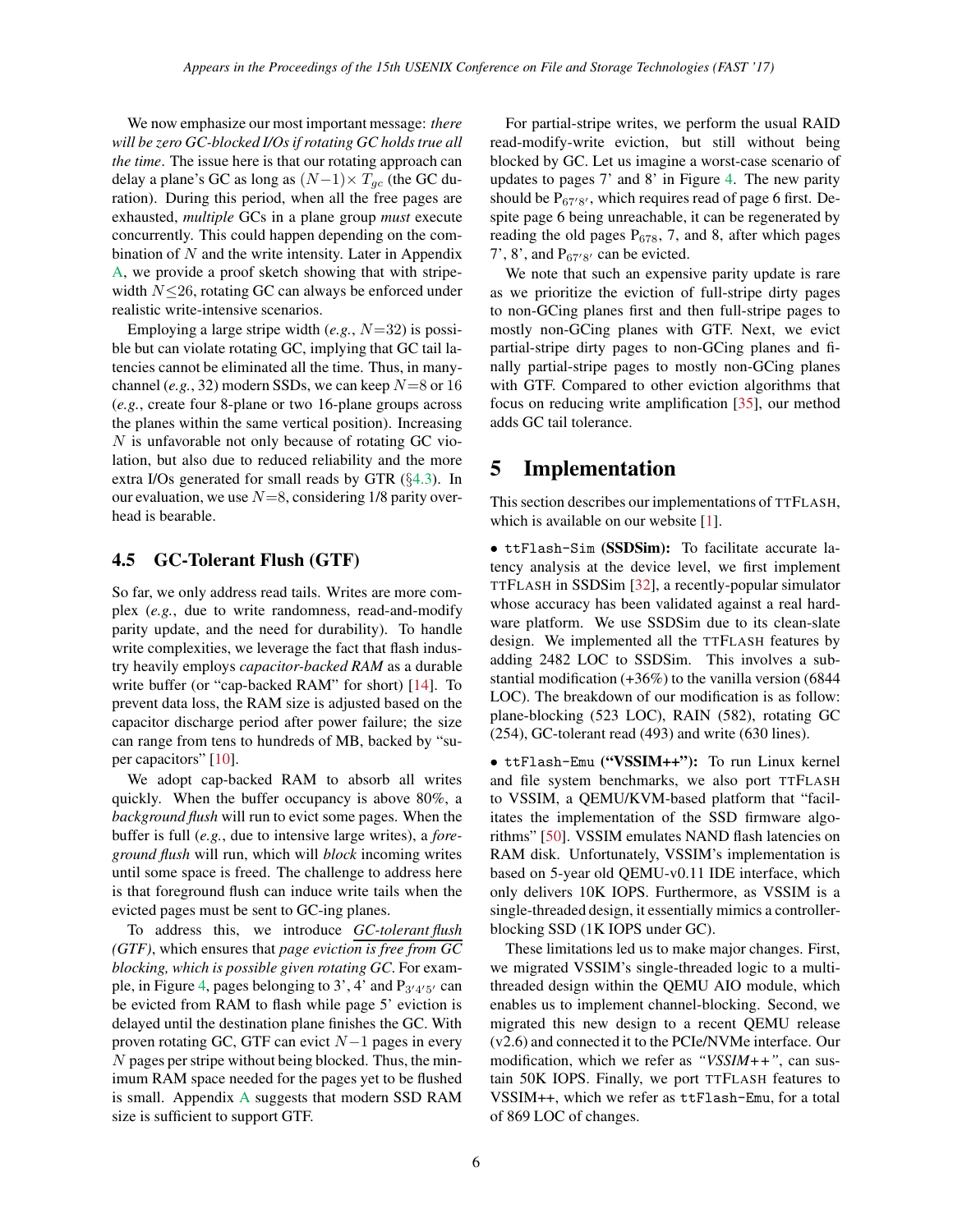• Other attempts (OpenSSD and LightNVM): We attempted implementing TTFLASH on real hardware platforms (2011 Jasmine and 2015 Cosmos OpenSSD boards [\[4\]](#page-12-16)). After a few months trying, we hit many limitations of OpenSSD: single threaded (no pthread support), single logic for all channels (cannot control channel queues), no accessible commands for data transfer from flash RAM to host DRAM (preventing parity regeneration), no support for wall-clock time (preventing GC time prediction), inaccessible request queues and absence of GC queues (OpenSSD is whole-blocking). We would like to reiterate that these are not hardware limitations, but rather, the ramifications of the elegant simplicity of OpenSSD programming model (which is its main goal). Nevertheless, our conversations with hardware architects suggest that TTFLASH is implementable on a real firmware (*e.g.*, roughly a 1-year development and testing project on a FPGA-based platform).

Finally, we also investigated the LightNVM (Open-Channel SSD) QEMU test platform [\[16\]](#page-12-18). LightNVM [\[21\]](#page-12-19) is an in-kernel framework that manages OpenChannel SSD (which exposes individual flash channels to the host, akin to Software-Defined Flash [\[44\]](#page-13-1)). Currently, neither OpenChannel SSD nor LightNVM's QEMU test platform support intra-SSD copy-page command. Without such support and since GC is managed by the host OS, GC-ed pages must cross back and forth between the device and the host. This creates heavy background-vsforeground I/O transfer contention between GC and user I/Os. For example, the user's maximum 50K IOPS can downgrade to 3K IOPS when GC is happening. We leave this integration for future work after the intra-SSD copypage command is supported.

# <span id="page-6-1"></span>6 Evaluation

We now present extensive evaluations showing that TTFLASH significantly eliminates GC blocking (§[6.1\)](#page-6-0), delivers more stable latencies than the state-of-the-art preemptive GC (§[6.2\)](#page-7-0) and other GC optimization techniques (§[6.3\)](#page-8-0), and does not significantly increase P/E cycles beyond the RAIN overhead  $(\S6.4)$  $(\S6.4)$ .

Workloads: We evaluate two implementations: ttFlash-Sim (on SSDSim) and ttFlash-Emu (on VS-SIM++), as described in Section [5.](#page-5-0) For ttFlash-Sim evaluation, we use 6 real-world block-level traces from Microsoft Windows Servers as listed in the figure titles of Figure [5.](#page-6-2) Their detailed characteristics are publicly reported [\[3,](#page-12-20) [34\]](#page-13-16). By default, for each trace, we chose the busiest hour (except the 6-minute TPCC trace). For ttFlash-Emu evaluation, we use filebench [\[2\]](#page-12-21) with six personalities as listed in the x-axis of Figure [8.](#page-8-2)

Hardware parameters: For ttFlash-Sim, we use the same 256-GB parameter values provided in Table [1](#page-3-1)



<span id="page-6-2"></span>Figure 5: Tail Latencies. *The figures show the CDF of read latencies (x*=*0–80ms) in different workloads as we add each* TTFLASH *strategy: +PB (*§*[4.1\)](#page-3-0), +GTR (*§*[4.3\)](#page-4-0), and +RGC*  $(§4.4)$  $(§4.4)$ *. The y-axis shows* 95–100<sup>th</sup> *percentiles.* 

with 64 MB cap-backed RAM and a typical device queue size of 32. ttFlash-Emu uses the same parameters but its SSD capacity is only 48 GB (limited by the machine's DRAM). We use a machine with 2.4GHz 8-core Intel Xeon Processor E5-2630-v3 and 64-GB DRAM. The simulated and emulated SSD drives are pre-warmed up with the same workload.

### <span id="page-6-0"></span>6.1 Main Results

• Tiny tail latencies: Figure [5](#page-6-2) shows the CDF of read latencies from the six trace-driven experiments run on ttFlash-Sim. Note that we only show read latencies; write latencies are fast and stable as all writes are absorbed by cap-backed RAM  $(\S4.5)$  $(\S4.5)$ . As shown in Figure [5,](#page-6-2) the base approach (" $Base$ " = the default SSDS im with channel-blocking and its most-optimum FTL [\[32\]](#page-13-11) and without RAIN) exhibits long tail latencies. In contrast, as we add each TTFLASH feature one at a time on top of the other:  $+PB$  (§[4.1\)](#page-3-0),  $+GTR$  (§[4.3\)](#page-4-0), and  $+RGC$  (§[4.4\)](#page-4-1), sig-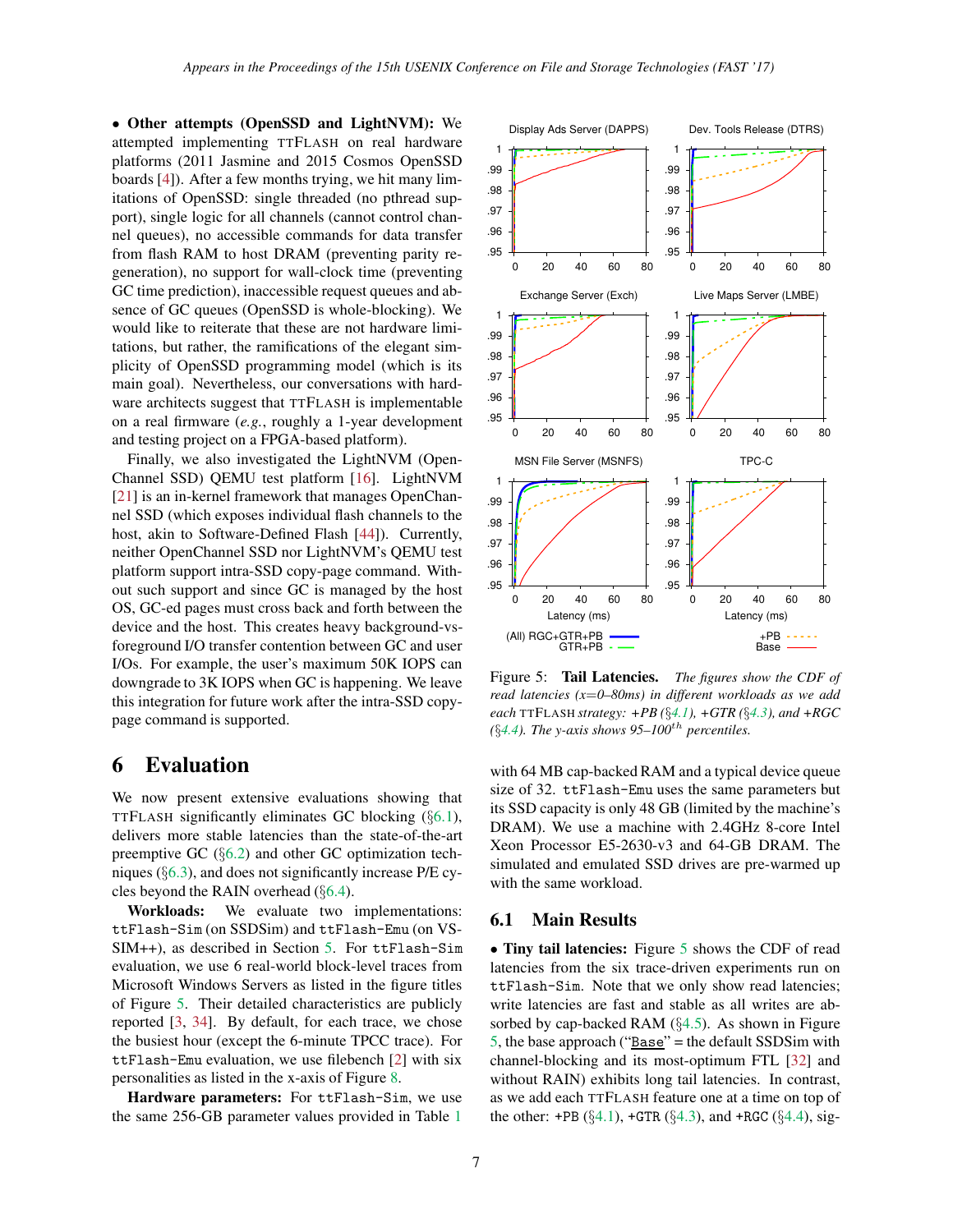

<span id="page-7-1"></span>Figure 6: Average Latencies. *The figure compares the average read latencies of* Base*,* TTFLASH*, and* NoGC *scenarios from the same experiments in Figure [5.](#page-6-2)*

| Percentile:           |       |      |      | Œ<br>≃ |      |      |
|-----------------------|-------|------|------|--------|------|------|
| 99.99 $t\overline{h}$ | 1.00x | 1.24 | 1.18 | 1.96   | 1.00 | 2.56 |
| $99.9^{th}$           | 1.00x | 1.01 | 1.01 | 1.02   | 1.01 | 1.01 |
| $99^{th}$             | 1.00x | 1.02 | 1.10 | 1.01   | 1.03 | 1.02 |

<span id="page-7-2"></span>Table 2: TTFLASH vs. NoGC (almost no tail). *The numbers above represent the slowdown ratio of* TTFLASH *read latencies compared to* NoGC *at high percentiles. For example, in DTRS, at 99.99*th *percentile,* TTFLASH*'s read latency is only 1.24*× *slower than* NoGC*'s read latency.*

nificant improvements are observed. When all features are added (RGC+GTR+PB), the tiny tail latencies are close to those of the no-GC scenario, as we explain later.

Figure [6](#page-7-1) plots the average latencies of the same experiments. This graph highlights that although the latencies of TTFLASH and Base are similar at  $90<sup>th</sup>$  percentile (Figure [5\)](#page-6-2), the Base's long tail latencies severely impact its average latencies. Compared to Base, TTFLASH's average latencies are 2.5–7.8× faster.

• TTFLASH vs. NoGC: To characterize the benefits of TTFLASH's tail latencies, we compare TTFLASH to a perfect "no-GC" scenario ("NoGC" = TTFLASH without GC and with RAIN). In NoGC, the same workload runs without any GC work (with a high GC threshold), thus all I/Os observe raw flash performance.

Table [2](#page-7-2) shows the slowdown from NoGC to TTFLASH at various high percentiles. As shown, TTFLASH significantly reduces GC blocking. Specifically, at 99– 99.9th percentiles, TTFLASH's slowdowns are only *1.00* to  $1.02 \times$ . Even at 99.99<sup>th</sup> percentile, TTFLASH's slowdowns are only *1.0* to *2.6*×. In comparison, Base suffers from 5.6–138.2 $\times$  slowdowns between 99–99.99<sup>th</sup> percentiles (as obvious in Figure [5\)](#page-6-2); for readability, NoGC lines are not plotted in the figure. In terms of average latencies, Figure [6](#page-7-1) shows that TTFLASH performs the same with or without GC.

• GC-blocked I/Os: To show what is happening inside the SSD behind our speed-ups, we count the percentage of read I/Os that are blocked by GC (*"%GC-blocked I/Os"*), as plotted in Figure [7.](#page-7-3) As important, we emphasize that GC-blocked I/Os fill up the device queue, creat-



<span id="page-7-3"></span>Figure 7: %GC-blocked read I/Os. *The figure above corresponds to the results in Figure [5.](#page-6-2) The bars represent the ratio (in percent) of read I/Os that are GC-blocked (bottom bar) and queue-blocked (top bar) as explained in* §*[6.1.](#page-6-0) "All" implies PB+GTR+RGC (please see Figure [5'](#page-6-2)s caption).*

ing queueing delays that prevent new host I/Os from entering the device, which we count as *"%queue-blocked I/Os.*" Thus, each bar in the figure has two parts: %GCblocked (bottom, bold edge) and %queue-blocked I/Os (top), divided with a small horizontal borderline.

Figure [7](#page-7-3) shows that with Base, *without* GC tolerance, 2–5% of reads are blocked by GC. As they further cause queueing delays, in total, there are *2–7% of blocked I/Os* that cannot be served. As each TTFLASH feature is added, more I/Os are unblocked. With *all* the features in place ("All" bars), there are only *0.003–0.05% of blocked I/Os*, with the exception of MSNFS (*0.7%*). The only reason why it is not  $0\%$  is that for non-fullstripe reads, TTFLASH will wait for GC completion *only if* the remaining time is shorter than the overhead of the extra reads (as explained in  $\S 4.3$ ). We still count these I/Os as blocked, albeit only momentarily.

We next evaluate ttFlash-Emu with filebench [\[2\]](#page-12-21). Figure [8](#page-8-2) shows the average latencies of filebenchlevel read operations (including kernel, file-system, and QEMU overheads in addition to device-level latencies) and the percentage of GC-blocked reads measured inside ttFlash-Emu. We do not plot latency CDF as filebench only reports average latencies. Overall, ttFlash-Emu shows the same behavior as ttFlash-Sim.

## <span id="page-7-0"></span>6.2 TTFLASH vs. Preemptive GC

As mentioned before, many existing work optimize GC, but does not eliminate its impact. One industry standard in eliminating ("postponing") GC impact is preemptive GC [\[9\]](#page-12-13). We implement preemptive GC in SSDSim based on existing literature [\[40\]](#page-13-13). The basic idea is to interleave user I/Os with GC operations. That is, if a user I/O arrives while a GC is happening, future copybacks should be postponed.

Figure [9a](#page-8-3) compares ttFlash-Sim, preemptive, and NoGC scenarios for the DTRS workload (other workloads lead to the same conclusion). As shown, TTFLASH is closer to NoGC than preemptive GC. The reason is that preemptive GC must incur a delay from waiting for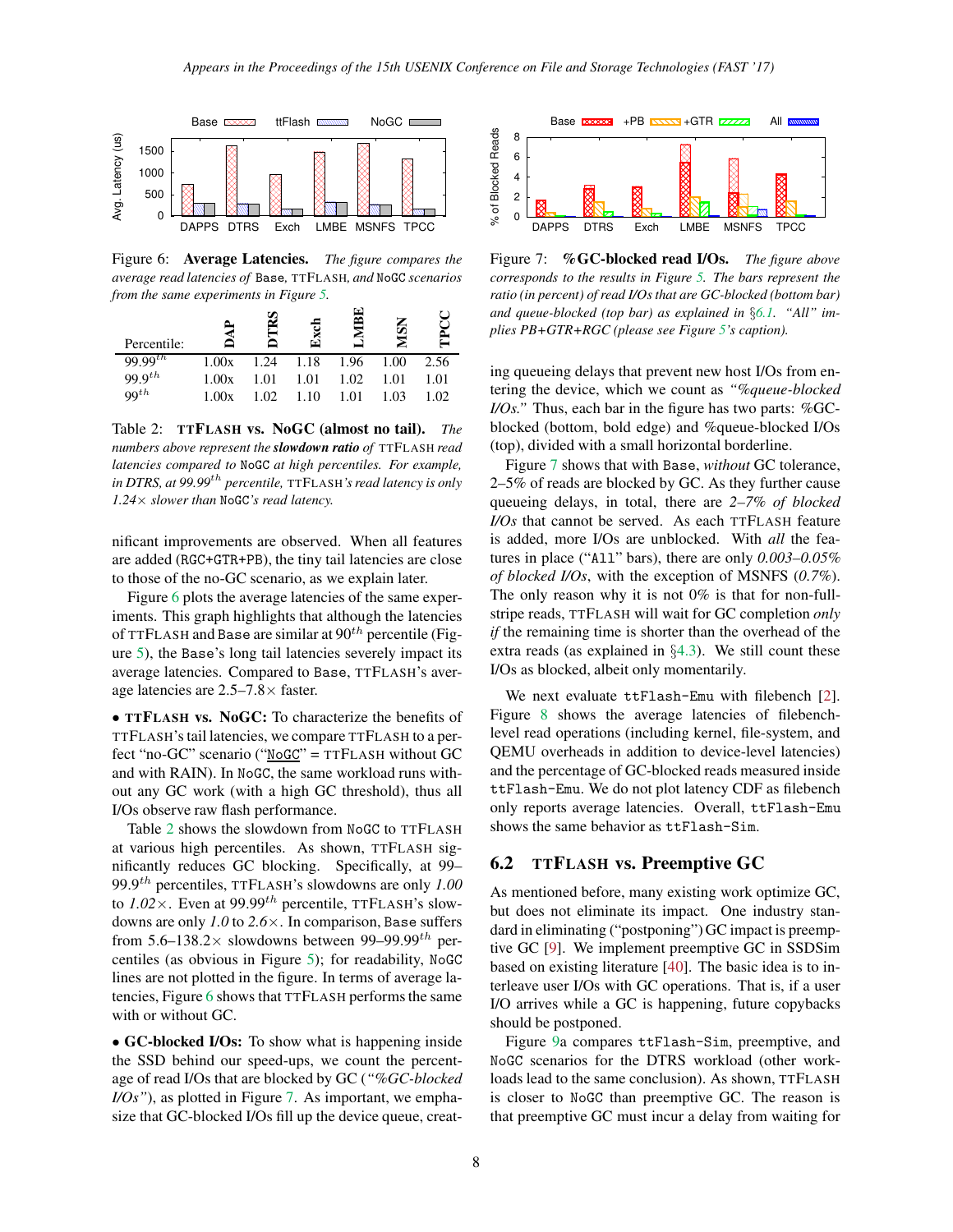

<span id="page-8-2"></span>Figure 8: Filebench on ttFlash-Emu. *The top and bottom figures show the average latencies of read operations and the percentage of GC-blocked reads, respectively, across six filebench personalities. "*Base*" represents our VSSIM++ with channel-blocking (*§*[5\)](#page-5-0).*

the block erase (up to 2 ms) or the current page copyback to finish (up to 800  $\mu$ s delay), mainly because the finest-grained preemption unit is a page copyback  $(\S3)$  $(\S3)$ . TTFLASH on the other hand can rapidly regenerate the delayed data.

Most importantly, TTFLASH does *not* postpone GC indefinitely. In contrast, preemptive GC *piles up* GC impact to the future, with the hope that there will be idle time. However, with a continuous I/O stream, at one point, the SSD will hit a GC high water mark (not enough free pages), which is when preemptive GC becomes nonpreemptive [\[40\]](#page-13-13). To create this scenario, we run the same workload but make SSDSim GC threshold hit the high water mark. Figure [9b](#page-8-3) shows that as preemptive GC becomes non-preemptive, it becomes GC-intolerant and creates long tail latencies.

To be more realistic with the setup, we perform a similar experiment as in the Semi-Preemptive GC paper [\[40,](#page-13-13) §IV]. We re-rate DTRS I/Os by  $10\times$  and re-size them by  $30\times$ , in order to reach the high GC water mark (which we set to 75% to speed up the experiment). Figure [9c](#page-8-3) shows the timeline of observed latencies with TTFLASH and preemptive GC. We also run a synthetic workload with continuous I/Os to prevent idle time (Figure [9d](#page-8-3)); the workload generates 28-KB I/Os (full-stripe) every  $130\mu s$ with 70% read and 30% write). Overall, Figures [9c](#page-8-3)–d highlight that preemptive GC creates backlogs of GC activities, which will eventually cause SSD "lock-down" when page occupancy reaches the high watermark. On the other hand, TTFLASH can provide stable latencies without postponing GC activities indefinitely.

The last two experiments above create high intensity of writes, and within the same experiments, our GCtolerant flush (GTF; §[4.5\)](#page-5-1) provides stable latencies, as implicitly shown in Figures [9c](#page-8-3)–d.



<span id="page-8-3"></span>Figure 9: TTFLASH vs. Preemptive GC. *The figures are explained in Section [6.2.](#page-7-0)*

#### <span id="page-8-0"></span>6.3 TTFLASH vs. GC Optimizations

GC can be optimized and reduced with better FTL management, special coding, novel write buffer scheme or SSD-based log-structured file system. For example, in comparison to base approaches, Value locality reduces erase count by 65% [\[29,](#page-13-3) Section 5], flash-aware RAID by 40% [\[33,](#page-13-9) Figure 20], BPLRU by 41% [\[35,](#page-13-4) Section 4 and Figure 7], eSAP by 10-45% [\[37,](#page-13-5) Figures 11–12], F2FS by 10% [\[39,](#page-13-6) Section 3], LARS by 50% [\[41,](#page-13-14) Figure 4], and FRA by 10% [\[42,](#page-13-15) Figure 12], SFS by 7.5× [\[43,](#page-13-7) Section 4], WOM codes by 33% [\[48,](#page-13-8) Section 6].

Contrary to these efforts, our approach is fundamentally different. We do not focus in reducing the number of GCs, but instead, we eliminate the blocking nature of GC operations. With reduction, even if GC count is reduced by multiple times, it only makes GC-induced tail latencies shorter, but not disappear (*e.g.*, as in Figure [5\)](#page-6-2). Nevertheless, the techniques above are crucial in extending SSD lifetime, hence orthogonal to TTFLASH.

#### <span id="page-8-1"></span>6.4 Write (P/E Cycle) Overhead

Figure [10](#page-9-1) compares the number of GCs (P/E cycles) completed by the Base approach and TTFLASH within the experiments in Figure [5.](#page-6-2) We make two observations. First, TTFLASH does not delay GCs; it actively performs GCs at a similar rate as in the base approach, but yet still delivers predictable performance. Second, TTFLASH introduces 15–18% of additional P/E cycles (in 4 out of 6 workloads), which mainly comes from RAIN; as we use  $N=8$ , there are roughly 15% (1/7) more writes in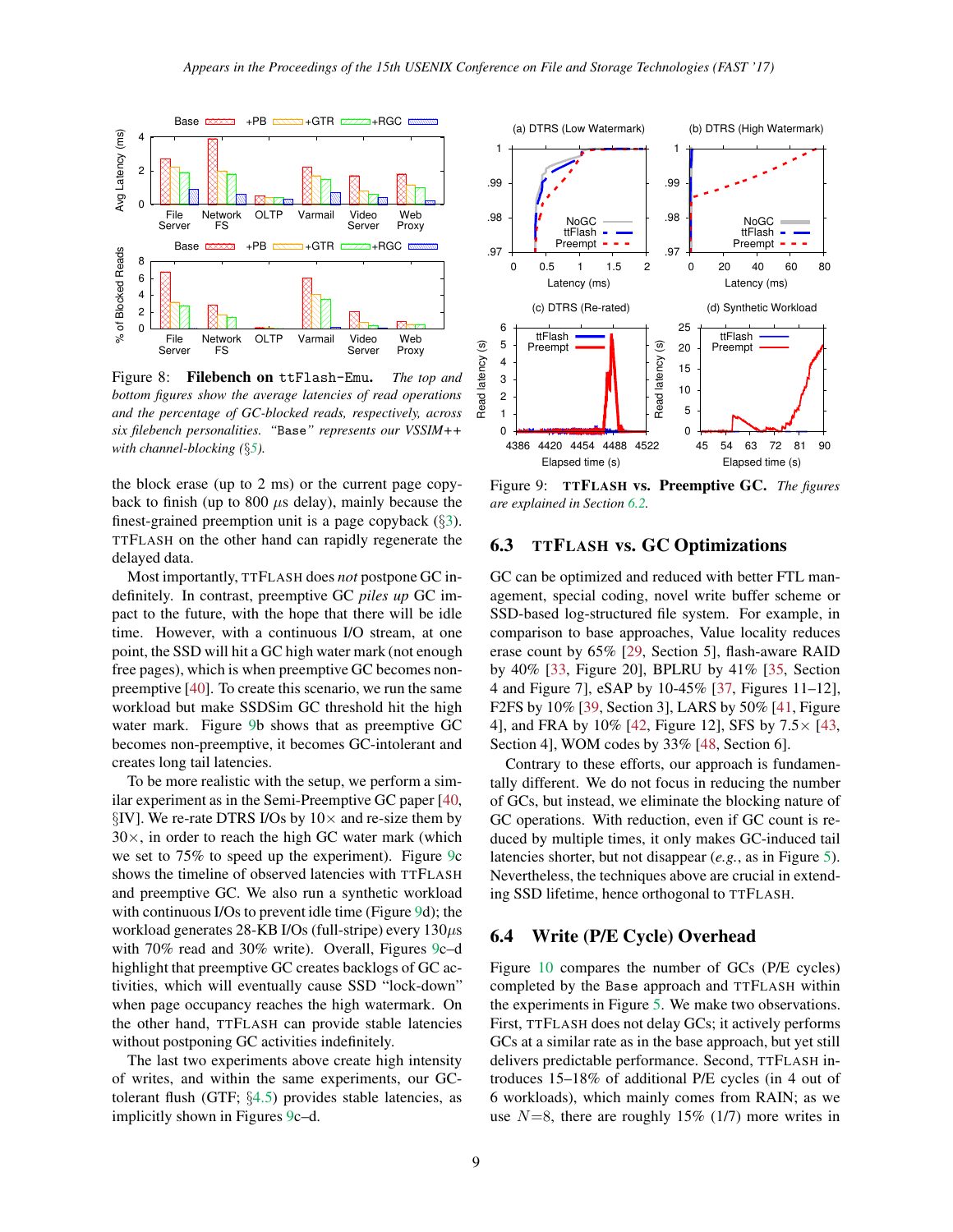

<span id="page-9-1"></span>Figure 10: GC Completions (P/E Cycles). *The figure is explained in Section [6.4.](#page-8-1)*

minimum, from one parity write for every seven  $(N-1)$ consecutive writes. The exceptions are 53% of additional P/E cycles in MSNFS and TPCC, which happen because the workloads generate many small random writes, causing one parity write for almost every write. For this kind of workload, large buffering does not help. Overall, higher P/E cycles is a limitation of TTFLASH, but also a limitation of any scheme that employs RAIN.

## <span id="page-9-4"></span>6.5 TTFLASH vs. No RAIN

Earlier, in Figure [6,](#page-7-1) we show that TTFLASH has about the same average latencies as NoGC (TTFLASH without GC and *with* RAIN). In further experiments (not shown due to space), we also compare TTFLASH to "NoGC $_{R}$ " (*i.e.*, Base without GC and *without* RAIN). We observed TTFLASH's average latencies are  $1.09-1.33\times$  of  $N$ oGC<sub>!R</sub>'s. The RAIN-less  $N$ oGC<sub>!R</sub> is faster because it can utilize all channels. This is a limitation of TTFLASH; that is, as TTFLASH (or any SSD that) employs RAIN, the channels experience a slight contention. In Figure [4](#page-4-2) for example, reading LPNs 0–3 will incur contention on channel-0 (from LPNs 0 and 3). In a RAIN-less setup, the same read will utilize all four channels.

### <span id="page-9-3"></span>6.6 TTFLASH under Write Bursts

TTFLASH can circumvent GC blocking when rotating GC is enforced  $(\S4.4)$  $(\S4.4)$ . A limitation of TTFLASH is that under heavy write bursts, multiple GCs per plane group must be allowed to keep the number of free pages stable. Figure [11a](#page-9-2) shows the limit of our 256GB drive setup (Table [1\)](#page-3-1) with  $N=8$ . As shown, at 6 DWPD (55) MB/s), there is almost no GC-blocked reads, hence tiny tail latencies. 1 DWPD ("Drive Writes Per Day") implies 256GB/8hours (9.1 MB/s) of writes; we generously use 8 hours to represent a "Day" (Appendix [A\)](#page-11-0). However, at 7 DWPD (64 MB/s), TTFLASH exhibits some tail latencies, observable at the  $90<sup>th</sup>$  percentile. We emphasize that this is still much better than the Base approach, where the tail latencies are observed starting at  $20<sup>th</sup>$  percentile (not shown). We also believe that such intensive writes are hopefully rare; for 3-5yr lifespans, modern MLC/TLC drives must conform to 1-5 DWPD [\[17\]](#page-12-22). Figure [11b](#page-9-2) shows that if we force only one GC



<span id="page-9-2"></span>Figure 11: TTFLASH under Write Bursts. *The figure is explained in Section [6.6.](#page-9-3)*

per plane group all the time ("F-RGC"), at 7 DWPD, the percentage of free pages (the y-axis) continuously drops over time (the x-axis). That is, RGC cannot keep up with the write bursts. Thus, to keep the number of free pages stable, under write bursts, we must allow multiple GCs to happen per plane group (the "RGC, 7DWPD" line).

# <span id="page-9-0"></span>7 Limitations and Discussions

We now summarize the limitations of TTFLASH. First, TTFLASH depends on RAIN, hence the loss of one channel per N channels (as evaluated in  $\S6.5$ ). Increasing N will reduce channel loss but cut less tail latencies under write bursts (Appendix [A\)](#page-11-0). Under heavy write bursts, TTFLASH cannot cut all tails (as evaluated in §[6.6](#page-9-3) and discussed in Appendix [A\)](#page-11-0). Finally, TTFLASH requires intra-plane copybacks, skipping ECC checks, which requires future work as we address below.

• ECC checking *(with scrubbing)*: ECC-check is performed when data pass through the ECC engine (part of the controller). On foreground reads, before data is returned to the host, ECC is *always* checked (TTFLASH does *not* modify this property). Due to increasing bit errors, it is suggested that ECC checking runs more frequently, for example, by forcing all background GC copyback-ed pages read out from the plane and through the controller, albeit reduced performance.

TTFLASH, however, depends on *intra-plane* copybacks, which implies *no* ECC checking on copyback-ed pages, potentially compromising data integrity. A simple possible solution to compensate this problem is periodic idle-time scrubbing within the SSD, which will force flash pages (user and parity) flow through the ECC engine. This is a reasonable solution for several reasons. First, SSD scrubbing (unlike disk) is fast given the massive read bandwidth. For example, a 2 GB/s 512-GB client SSD can be scrubbed under 5 minutes. Second, scrubbing can be easily optimized, for example, by only selecting blocks that are recently GC-ed or have higher P/E counts and history of bit flips, which by implication can also reduce read disturbs. Third, periodic background operations can be scheduled without affecting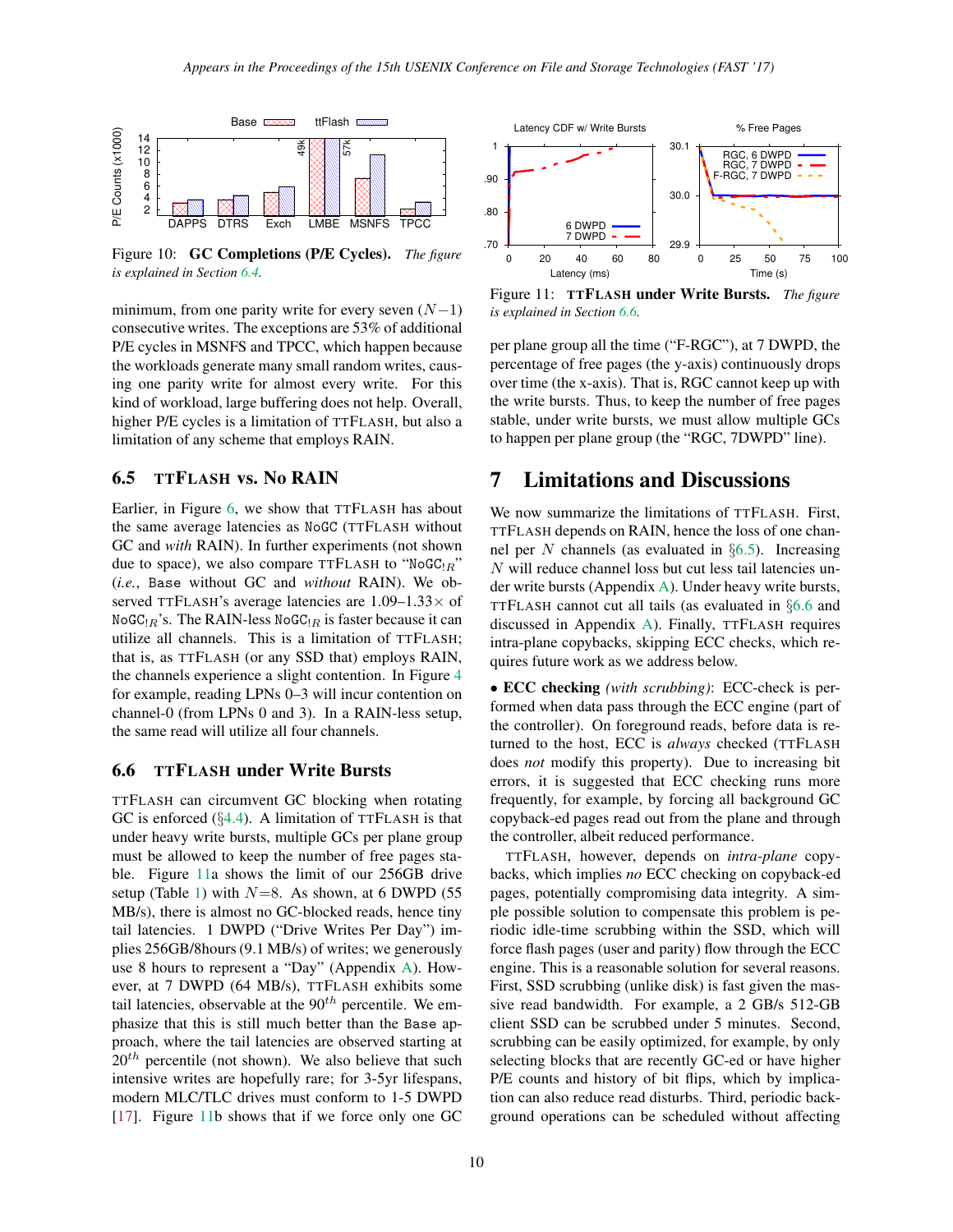foreground performance (a rich literature in this space [\[19\]](#page-12-23)). However, more future work is required to evaluate the ramifications of background ECC checks.

• Wear leveling *(via horizontal shifting and vertical migration)*: Our static RAIN layout (§[4.2\)](#page-3-2) in general does not lead to wear-out imbalance in common cases. However, rare cases such as random-write transactions (*e.g.*, MSNFS) cause imbalanced wear-outs (at chip/plane level).

Imbalanced wear-outs can happen due to the two following cases: (1) There is write imbalance *within* a stripe (MSNFS exhibits this pattern). In Figure [4](#page-4-2) for example, if in stripe  $S_0$  {012P<sub>012</sub>}, LPN 1 is more frequently updated than the rest, the planes of LPN 1 and  $P_{012}$  will wear out faster than the other planes in the same group. (2) There is write imbalance *across* the stripes. For example, if stripes in group  $G_0$  (*e.g.*, stripe  $\{012P_{012}\}\$ ) are more frequently updated than stripes in other groups, then the planes in  $G_0$  will wear out faster.

The two wear-out problems above can be fixed by *dynamic* horizontal shifting and vertical migration, respectively. With horizontal shifting, we can shift the parity locations of stripes with imbalanced hot pages. For example,  $S_0$  can be mapped as  $\{12P_{012}0\}$  across the 4 planes in the same group; LPN 1 and P will now be directed to colder planes. With vertical migration, hot stripes can be migrated from one plane group to another ("vertically"), balancing the wear-out across plane groups.

As a combined result, an LPN is still and always statically mapped to a stripe number. A stripe, by default, is statically mapped to a plane group and has a static parity location (*e.g.*,  $S_0$  is in group  $G_0$  with P<sub>012</sub> behind channel  $C_3$ ). However, to mark dynamic modification, we can add a "mapping-modified" bit in the standard FTL table (LPN-PPN mapping). If the bit is zero, the LPN-PPN translation performs as usual, as the stripe mapping stays static (the common case). If the bit is set (the rare case in rare workloads), the LPN-PPN translation must consult a new stripe-information table that stores the mapping between a stripe  $(S_k)$  to a group number  $(G_i)$  and parity channel position  $(C_i)$ .

## <span id="page-10-0"></span>8 Related Work

We now discuss other works related to TTFLASH.

GC-impact reduction: Our work is about eliminating GC impacts, while many other existing works are about reducing GC impacts. There are two main reduction approaches: *isolation* and *optimization*, both with drawbacks. First, isolation (*e.g.*, OPS isolation [\[36\]](#page-13-2)) only isolates a tenant (*e.g.*, sequential) from another one (*e.g.*, random-write). It does not help a tenant with both random-write and sequential workloads on the same dataset. OPS isolation must differentiate users while TTFLASH is user-agnostic. Second, GC optimization, which can be achieved by better page layout management (*e.g.*, value locality [\[29\]](#page-13-3), log-structured [\[23,](#page-12-3) [39,](#page-13-6) [43\]](#page-13-7)) only helps in reducing GC period but does not eliminate blocked I/Os.

GC-impact elimination: We are only aware of a handful of works that attempt to eliminate GC impact, which fall into two categories: without or with redundancy. Without redundancy, one can eliminate GC impact by *preemption* [\[22,](#page-12-24) [40,](#page-13-13) [47\]](#page-13-17). We already discussed the limitations of preemptive GC  $(\S6.2;$  $(\S6.2;$  Figure [9\)](#page-8-3). With redundancy, one must depend on RAIN. To the best of our knowledge, our work is the first one that leverages SSD internal redundancy to eliminate GC tail latencies. There are other works that leverage redundancy in flash array (described later below).

RAIN: SSD's internal parity-based redundancy (RAIN) has become a reliability standard. Some companies reveal such usage but unfortunately without topology details [\[6,](#page-12-9) [12\]](#page-12-10). In literature, we are aware of only four major ones: eSAP [\[37\]](#page-13-5), PPC[\[33\]](#page-13-9), FRA [\[42\]](#page-13-15) and LARS [\[41\]](#page-13-14). These efforts, however, mainly concern about write optimization and wear leveling in RAIN but do not leverage RAIN to eliminate GC tail latencies.

Flash array: TTFLASH works within a single SSD. In the context of SSD array, we are aware of two published techniques on GC tolerance: Flash on Rails [\[46\]](#page-13-18) and Harmonia [\[38\]](#page-13-19). Flash on Rails [\[46\]](#page-13-18) eliminates read blocking (read-write contention) with a ring of multiple drives where 1–2 drives are used for write logging and the other drives are used for reads. The major drawback is that read/write I/Os cannot utilize the aggregate band-width of the array. In Harmonia [\[38\]](#page-13-19), the host OS controls all the SSDs to perform GC at the same time (*i.e.*, it is better that all SSDs are "unavailable" at the same time, but then provide stable performance afterwards), which requires more complex host-SSD communication.

Storage tail latencies: A growing number of works recently investigated sources of storage-level tail latencies, including background jobs [\[19\]](#page-12-23), file system allocation policies [\[31\]](#page-13-20), block-level I/O schedulers [\[49\]](#page-13-21), and disk/SSD hardware-level defects [\[26,](#page-12-25) [27,](#page-12-26) [30\]](#page-13-0). An earlier work addresses load-induced tail latencies with RAID parity [\[20\]](#page-12-27). Our work specifically addresses GC-induced tail latencies.

## <span id="page-10-1"></span>9 Conclusion

SSD technologies have changed rapidly in the last few years; faster and more powerful flash controllers are cable of executing complex logic; parity-based RAIN has become a standard means of data protection; and capacitor-backed RAM is a de-facto solution to address write inefficiencies. In our work, we leverage a combina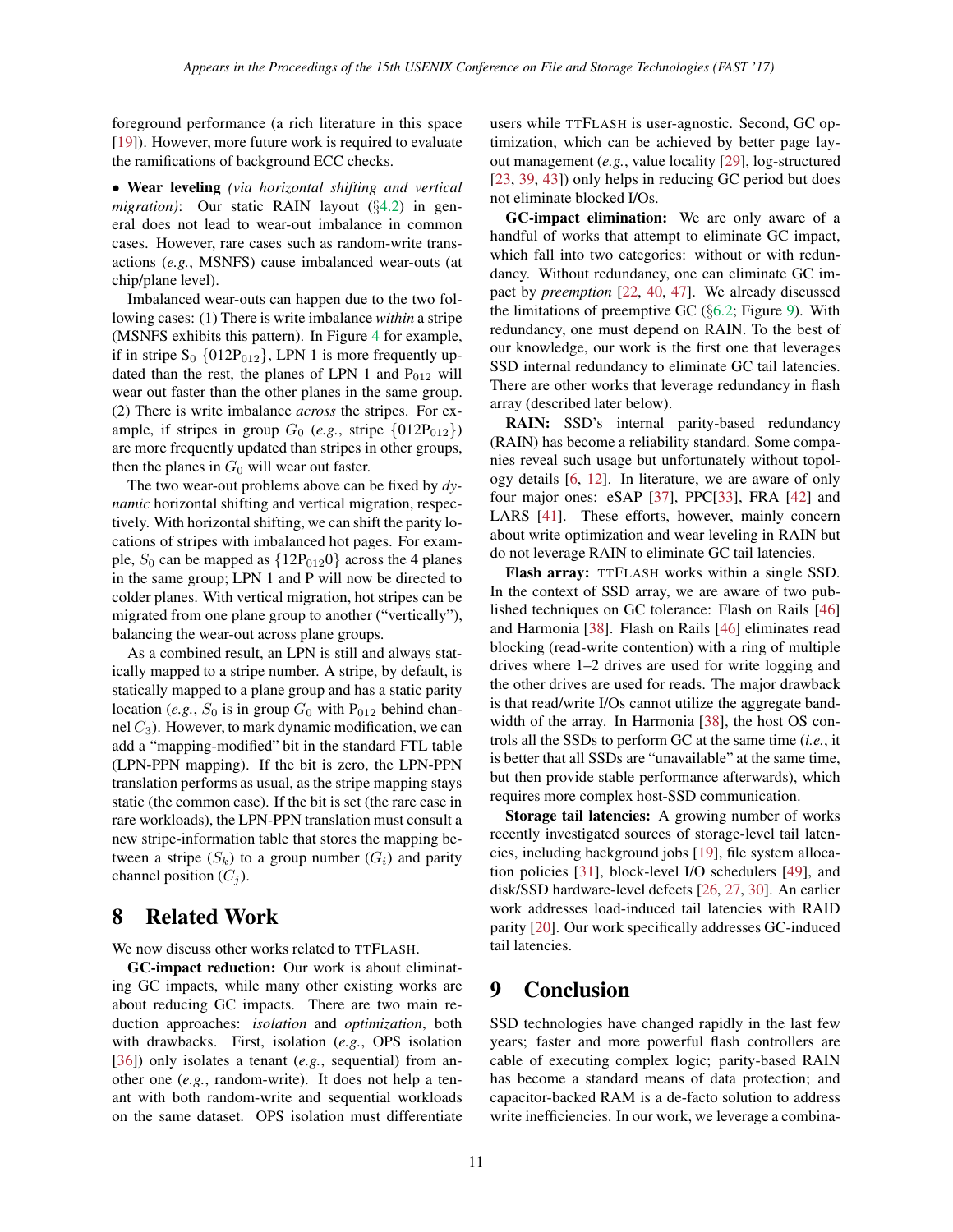tion of these technologies in a way that has not been done before. This in turn enables us to build novel techniques such as plane-blocking GC, rotating GC, GC-tolerant read and flush, which collectively deliver a robust solution to the critical problem of GC-induced tail latencies.

## 10 Acknowledgments

We thank Sam H. Noh (our shepherd), Nisha Talagala, and the anonymous reviewers for their tremendous feedback. This material is based upon work supported by the NSF (grant Nos. CCF-1336580, CNS-1350499, CNS-1526304, CNS-1405959, and CNS-1563956) as well as generous donations from EMC, Google, Huawei, Net-App, and CERES Research Center.

# <span id="page-11-0"></span>A Proof Sketch

**Limitation of maximum stripe width**  $(N)$ **:** We derive the maximum stripe width allowable  $(N)$  such that rotating GC (§[4.4\)](#page-4-1) is always enforced. That is, as we can only cut one tail, there should be *at most one GC per plane group* at all time. Thus, a plane might need to *postpone* its GC until other planes in the same group complete their GCs (*i.e.*, delayed by  $(N-1) \times T_{gc}$ ). We argue that N should be at least 8 for a reasonable parity space overhead (12.5%); a lower stripe width will increase space overhead. Below we show that  $N=8$  is safe even under *intensive* write. Table [3](#page-11-1) summarizes our proof, which is based on a *per-plane, per-second* analysis. We first use concrete values and later generalize the proof.

• Table [3a](#page-11-1): We use typical parameters: 4-KB page  $(S_{page})$ , 4-KB register size  $(S_{reg})$ , 25% valid pages  $(\%_{validPq})$ , 840 $\mu$ s of GC copyback time per page  $(T_{\textit{copyback}})$ , and  $900\mu s$  of user write latency per page  $(T_{usrWrt})$ . Due to intensive copybacks (tens of ms), the 2ms erase time is set to "0" for proving simplicity.

• Table [3b](#page-11-1): Each plane's bandwidth  $(BW_{nl})$  defines the maximum write bandwidth, which is 4.5 MB/s, from the register size  $(S_{reg})$  divided by the user-write latency  $(T_{usrWrt})$ ; all writes must go through the register.

• Table [3c](#page-11-1): With the 4.5 MB/s maximum plane bandwidth, there are 1152 pages written per second  $(\#W_{pg/s})$ , which will eventually be GC-ed.

• Table [3d](#page-11-1): *Intensive* writes imply frequent overwrites; we assume 25% valid pages ( $\%_{validPg}$ ) to be GC-ed, resulting in 288 pages copybacked per second ( $\#CB_{pg/s}$ ). The  $\%_{validPg}$  can vary depending on user workload.

• Table [3e](#page-11-1): With 288 page copybacks, the total GC time per second per plane  $(T_{gc/s})$  is 242 ms.

• Table [3f](#page-11-1): N planes in each group must *finish* their GCs in rotating manner. As each plane needs  $T_{gc}$  time every second, the constraint is:  $N < 1/T_{gc}$ . With our concrete values above, for rotating GC to hold true all the time,  $N$ must be less than  $4 (T_{gc}$  of 242 ms). *Fortunately, N can* 

| a.           | $S_{page} = 4KB; S_{reg} = 4KB; \%_{validPg} = 25\%;$            |                                                      |               |  |  |  |  |
|--------------|------------------------------------------------------------------|------------------------------------------------------|---------------|--|--|--|--|
|              | $T_{prog}=800\mu s; T_{read}=40\mu s; T_{channel}=100\mu s;$     |                                                      |               |  |  |  |  |
|              | $T_{copyback}=T_{prog}+T_{read}=840 \mu s;$ ( $T_{erase}=$ "0"); |                                                      |               |  |  |  |  |
|              | $T_{usrWrt} = T_{prog} + T_{channel} = 900 \mu s;$               |                                                      |               |  |  |  |  |
| b.           | $BW_{pl} =$                                                      | $S_{reg}/T_{usrWrt}$                                 | $=4.5$ MB/s   |  |  |  |  |
| c.           | $\#W_{pg/s} =$                                                   | $BW_{pl}/S_{page}$                                   | $=1152$ pg/s  |  |  |  |  |
| d.           | $\#CB_{pg/s} =$                                                  | $\%_{validPg} \times \#W_{pg/s}$                     | $=$ 288 pg/s  |  |  |  |  |
| e.           | $T_{gc/s} =$                                                     | $\#CB_{pg/s} \times T_{copyback}$                    | $=$ 242 ms    |  |  |  |  |
| f.           | N<                                                               | $1/T_{ac}$                                           | $<$ 4         |  |  |  |  |
|              |                                                                  | $S_{page}$                                           |               |  |  |  |  |
| g.           | N<                                                               | $BW_{plane} \times \%_{validPg} \times T_{copyback}$ |               |  |  |  |  |
| h.           |                                                                  | $DWPD=5; PWPD=5; S_{pl}=4GB; day=8hrs$               |               |  |  |  |  |
| i.           | $BW_{pl} =$                                                      | $S_{pl} \times DWPD/day$                             | (in practice) |  |  |  |  |
|              | $=$                                                              | $4GB \times 5/8 hrs$                                 | $=0.7$ MB/s   |  |  |  |  |
| $\mathbf{1}$ | $T_{gc/s} =$                                                     | plug $(i)$ to $(c,d,e)$                              | $=$ 38 ms     |  |  |  |  |
|              | N<                                                               | $1/T_{qc}$                                           | $<$ 26        |  |  |  |  |

<span id="page-11-1"></span>Table 3: Proof Sketch (Appendix [A\)](#page-11-0).

*be larger in practice* (Table [3g](#page-11-1)-j). To show this, below we first generalize the proof.

• Table [3g](#page-11-1): We combine all the equations above to the equation in Table [3g](#page-11-1), which clearly shows that  $N$  goes down if  $BW_{pl}$  or  $\mathcal{C}_{validPg}$  is high. Fortunately, we find that the *constant* 4.5 MB/s throughput  $(BW_{pl})$  in Table [3b](#page-11-1) is *unrealistic* in practice, primarily due to *limited SSD lifetime*. MLC block is only limited to about 5000–10,000 erase cycles and TLC block 3000 erase cycles. To ensure multi-year (3–5) lifespan, users typically conform to the *Drive Writes Per Day (DWPD)* constraint  $(1–5$  DWPD for MLC/TLC drives)  $[17]$ .

• Table [3h](#page-11-1): Let us assume a worst-case scenario of 5 DWPD, which translates to 5  $PWPD$  (planes write per day) per plane. To make it worse, let us assume a " $day$ " is 8 hours. We set plane size  $(S_{pl})$  to 4 GB (§[3\)](#page-1-1).

• Table 3*i*: The more realistic parameters above suggest that a plane only receives 0.7 MB/s (4GB\*5/8hrs), which is  $6.5 \times$  less intense than the raw bandwidth [\(3b](#page-11-1)).

• Table 3*j*: If we plug in 0.7 MB/s to the equations in Table [3c](#page-11-1)-e, the GC time per plane  $(T_{gc})$  is only 38 ms, which implies that  $N$  can be as large as 26.

In conclusion,  $N=8$  is likely to always satisfy rotating GC in practice. In 32-channel SSD,  $N=32$  can violate rotating GC; GC-tolerant read  $(\S4.3)$  $(\S4.3)$  cannot always cut the tails. Overall, Table [3g](#page-11-1) defines the general constraint for N. We believe the most important value is  $BW_{pl}$ . The other parameters relatively stay the same;  $S_{page}$  is usually 4 KB,  $\mathcal{V}_{validPq}$  is low with high overwrites, and  $T_{\textit{copyback}}$  can increase by 25% in TLC chips (vs. MLC).

Minimum size of cap-backed RAM: With rotating GC, the RAM needs to only hold at most  $1/N$  of the pages whose target planes are GC-ing (§[4.5\)](#page-5-1). In general, the minimum RAM size is  $1/N$  of the SSD maximum write bandwidth. Even with an extreme write bandwidth of the latest datacenter SSD (*e.g.*, 2 GB/s) the minimum RAM size needed is only 256 MB.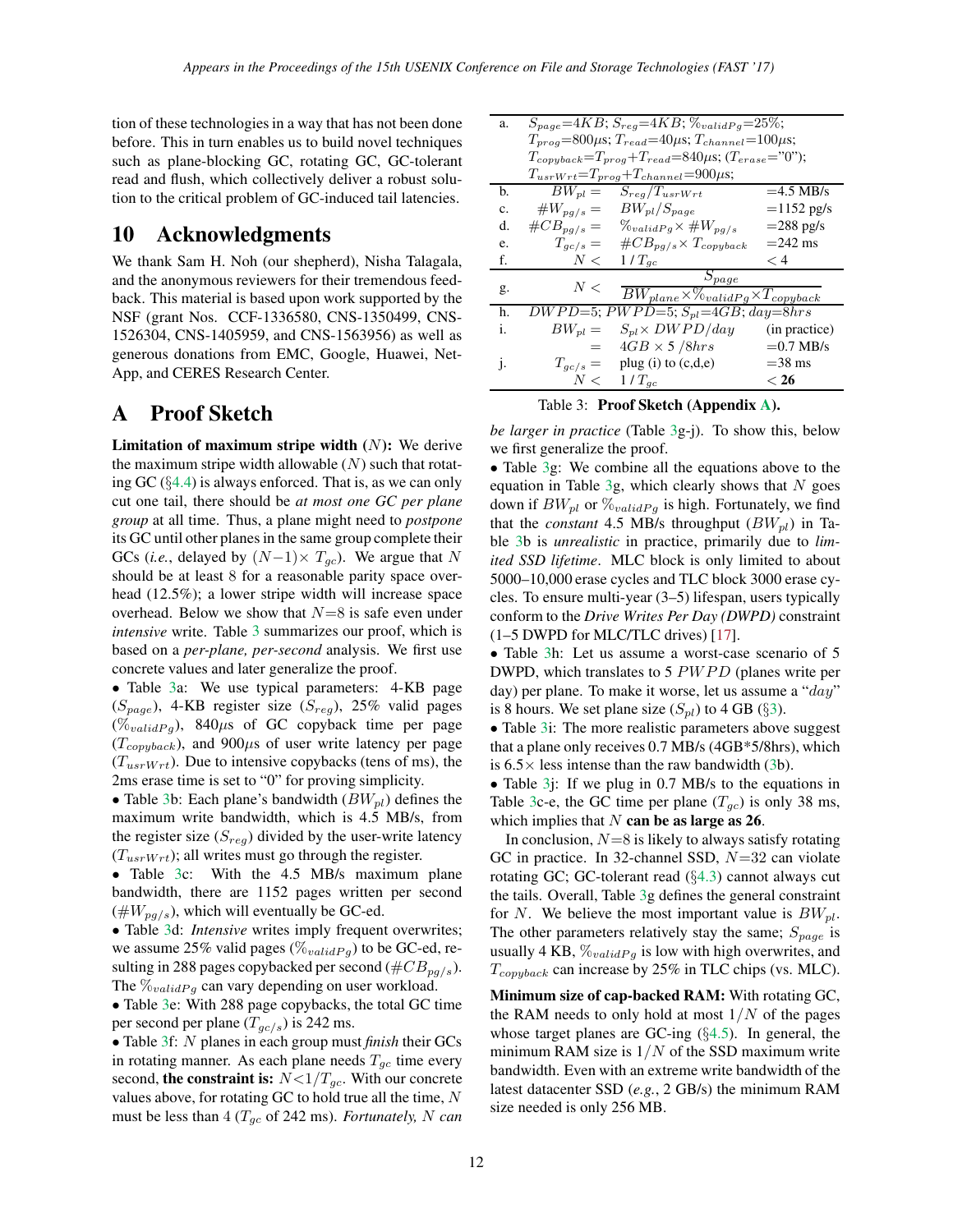# <span id="page-12-17"></span>References

- [1] [http://ucare.cs.uchicago.edu/projects/](http://ucare.cs.uchicago.edu/projects/tinyTailFlash/) [tinyTailFlash/](http://ucare.cs.uchicago.edu/projects/tinyTailFlash/).
- <span id="page-12-21"></span><span id="page-12-20"></span>[2] Filebench. [http://filebench.sourceforge.net/](http://filebench.sourceforge.net/wiki/index.php/Main_Page) [wiki/index.php/Main\\_Page](http://filebench.sourceforge.net/wiki/index.php/Main_Page).
- [3] SNIA IOTTA: Storage Networking Industry Association's Input/Output Traces, Tools, and Analysis. <http://iotta.snia.org>.
- <span id="page-12-16"></span>[4] The OpenSSD Project. [http://www.openssd](http://www.openssd-project.org)[project.org](http://www.openssd-project.org).
- <span id="page-12-7"></span>[5] Google: Taming The Long Latency Tail - When More Machines Equals Worse Results. [http://](http://highscalability.com/blog/2012/3/12/google-taming-the-long-latency-tail-when-more-machines-equal.html) [highscalability.com/blog/2012/3/12/google](http://highscalability.com/blog/2012/3/12/google-taming-the-long-latency-tail-when-more-machines-equal.html)[taming-the-long-latency-tail-when-more](http://highscalability.com/blog/2012/3/12/google-taming-the-long-latency-tail-when-more-machines-equal.html)[machines-equal.html](http://highscalability.com/blog/2012/3/12/google-taming-the-long-latency-tail-when-more-machines-equal.html), 2012.
- <span id="page-12-9"></span>[6] The Crucial M550 SSD. [http://www.crucial.com/](http://www.crucial.com/usa/en/storage-ssd-m550) [usa/en/storage-ssd-m550](http://www.crucial.com/usa/en/storage-ssd-m550), 2013.
- <span id="page-12-1"></span>[7] New SSD-Backed Elastic Block Storage. [https://](https://aws.amazon.com/blogs/aws/new-ssd-backed-elastic-block-storage/) [aws.amazon.com/blogs/aws/new-ssd-backed](https://aws.amazon.com/blogs/aws/new-ssd-backed-elastic-block-storage/)[elastic-block-storage/](https://aws.amazon.com/blogs/aws/new-ssd-backed-elastic-block-storage/), 2014.
- <span id="page-12-0"></span>[8] Report: SSD market doubles, optical drive shipment rapidly down. [http://www.myce.com/news/report](http://www.myce.com/news/report-ssd-market-doubles-optical-drive-shipment-rapidly-down-70415/)[ssd-market-doubles-optical-drive-shipment](http://www.myce.com/news/report-ssd-market-doubles-optical-drive-shipment-rapidly-down-70415/)[rapidly-down-70415/](http://www.myce.com/news/report-ssd-market-doubles-optical-drive-shipment-rapidly-down-70415/), 2014.
- <span id="page-12-13"></span>[9] Sandisk: Pre-emptive garbage collection of memory blocks. [https://www.google.com/patents/](https://www.google.com/patents/US8626986) [US8626986](https://www.google.com/patents/US8626986), 2014.
- <span id="page-12-11"></span>[10] Supercapacitors have the power to save you from data loss. [http://www.theregister.co.uk/2014/09/](http://www.theregister.co.uk/2014/09/24/storage_supercapacitors/) [24/storage\\_supercapacitors/](http://www.theregister.co.uk/2014/09/24/storage_supercapacitors/), 2014.
- <span id="page-12-14"></span>[11] L74A NAND datasheet. [https://www.micron.com/](https://www.micron.com/parts/nand-flash/mass-storage/mt29f256g08cmcabh2-12z) [parts/nand-flash/mass-storage/](https://www.micron.com/parts/nand-flash/mass-storage/mt29f256g08cmcabh2-12z) [mt29f256g08cmcabh2-12z](https://www.micron.com/parts/nand-flash/mass-storage/mt29f256g08cmcabh2-12z), 2015.
- <span id="page-12-10"></span>[12] Micron P420m Enterprise PCIe SSD Review. [http://](http://www.storagereview.com/micron_p420m_enterprise_pcie_ssd_review) [www.storagereview.com/micron\\_p420m\\_](http://www.storagereview.com/micron_p420m_enterprise_pcie_ssd_review) [enterprise\\_pcie\\_ssd\\_review](http://www.storagereview.com/micron_p420m_enterprise_pcie_ssd_review), 2015.
- <span id="page-12-2"></span>[13] Microsoft Rolls Out SSD-Backed Azure Premium Cloud Storage. [http://www.eweek.com/cloud/](http://www.eweek.com/cloud/microsoft-rolls-out-ssd-backed-azure-premium-cloud-storage.html) [microsoft-rolls-out-ssd-backed-azure](http://www.eweek.com/cloud/microsoft-rolls-out-ssd-backed-azure-premium-cloud-storage.html)[premium-cloud-storage.html](http://www.eweek.com/cloud/microsoft-rolls-out-ssd-backed-azure-premium-cloud-storage.html), 2015.
- <span id="page-12-12"></span>[14] What Happens Inside SSDs When the Power Goes Down? [http://www.army-technology.com/](http://www.army-technology.com/contractors/data_recording/solidata-technology/presswhat-happens-ssds-power-down.html) [contractors/data\\_recording/solidata](http://www.army-technology.com/contractors/data_recording/solidata-technology/presswhat-happens-ssds-power-down.html)[technology/presswhat-happens-ssds-power](http://www.army-technology.com/contractors/data_recording/solidata-technology/presswhat-happens-ssds-power-down.html)[down.html](http://www.army-technology.com/contractors/data_recording/solidata-technology/presswhat-happens-ssds-power-down.html), 2015.
- <span id="page-12-6"></span>[15] Why SSDs don't perform. [http://www.zdnet.com/](http://www.zdnet.com/article/why-ssds-dont-perform/) [article/why-ssds-dont-perform/](http://www.zdnet.com/article/why-ssds-dont-perform/), 2015.
- <span id="page-12-18"></span>[16] Open-Channel Solid State Drives. [http://lightnvm.](http://lightnvm.io/) [io/](http://lightnvm.io/), 2016.
- <span id="page-12-22"></span>[17] What's the state of DWPD? endurance in industry leading enterprise SSDs. [http://www.](http://www.storagesearch.com/dwpd.html) [storagesearch.com/dwpd.html](http://www.storagesearch.com/dwpd.html), 2016.
- <span id="page-12-15"></span>[18] Nitin Agrawal, Vijayan Prabhakaran, Ted Wobber, John D. Davis, Mark Manasse, and Rina Panigrahy. Design Tradeoffs for SSD Performance. In *Proceedings of the USENIX Annual Technical Conference (ATC)*, 2008.
- <span id="page-12-23"></span>[19] George Amvrosiadis, Angela Demke Brown, and Ashvin Goel. Opportunistic Storage Maintenance. In *Proceedings of the 25th ACM Symposium on Operating Systems Principles (SOSP)*, 2015.
- <span id="page-12-27"></span>[20] Yitzhak Birk. Random RAIDs with Selective Exploitation of Redundancy for High Performance Video Servers. In *Proceedings of 7th International Workshop on Network and Operating System Support for Digital Audio and Video (NOSSDAV)*, 1997.
- <span id="page-12-19"></span>[21] Matias Bjørling, Javier González, and Philippe Bonnet. LightNVM: The Linux Open-Channel SSD Subsystem. In *Proceedings of the 15th USENIX Symposium on File and Storage Technologies (FAST)*, 2017.
- <span id="page-12-24"></span>[22] Li-Pin Chang, Tei-Wei Kuo, and Shi-Wu Lo. Real-time Garbage Collection for Flash-memory Storage Systems of Real-time Embedded Systems. *ACM Transactions on Embedded Computing Systems (TECS)*, 3(4), November 2004.
- <span id="page-12-3"></span>[23] John Colgrove, John D. Davis, John Hayes, Ethan L. Miller, Cary Sandvig, Russell Sears, Ari Tamches, Neil Vachharajani, and Feng Wang. Purity: Building Fast, Highly-Available Enterprise Flash Storage from Commodity Components. In *Proceedings of the 2015 ACM SIGMOD International Conference on Management of Data (SIGMOD)*, 2015.
- <span id="page-12-8"></span>[24] Jeffrey Dean and Luiz Andr Barroso. The Tail at Scale. *Communications of the ACM*, 56(2), February 2013.
- <span id="page-12-4"></span>[25] Giuseppe DeCandia, Deniz Hastorun, Madan Jampani, Gunavardhan Kakulapati, Avinash Lakshman, Alex Pilchin, Swaminathan Sivasubramanian, Peter Vosshall, and Werner Vogels. Dynamo: Amazon's Highly Available Key-value Store. In *Proceedings of 21st ACM SIGOPS symposium on Operating systems principles (SOSP)*, 2007.
- <span id="page-12-25"></span>[26] Thanh Do, Mingzhe Hao, Tanakorn Leesatapornwongsa, Tiratat Patana-anake, and Haryadi S. Gunawi. Limplock: Understanding the Impact of Limpware on Scale-Out Cloud Systems. In *Proceedings of the 4th ACM Symposium on Cloud Computing (SoCC)*, 2013.
- <span id="page-12-26"></span>[27] Haryadi S. Gunawi, Mingzhe Hao, Tanakorn Leesatapornwongsa, Tiratat Patana-anake, Thanh Do, Jeffry Adityatama, Kurnia J. Eliazar, Agung Laksono, Jeffrey F. Lukman, Vincentius Martin, and Anang D. Satria. What Bugs Live in the Cloud? A Study of 3000+ Issues in Cloud Systems. In *Proceedings of the 5th ACM Symposium on Cloud Computing (SoCC)*, 2014.
- <span id="page-12-5"></span>[28] Haryadi S. Gunawi, Mingzhe Hao, Riza O. Suminto, Agung Laksono, Anang D. Satria, Jeffry Adityatama, and Kurnia J. Eliazar. Why Does the Cloud Stop Computing? Lessons from Hundreds of Service Outages. In *Proceedings of the 7th ACM Symposium on Cloud Computing (SoCC)*, 2016.